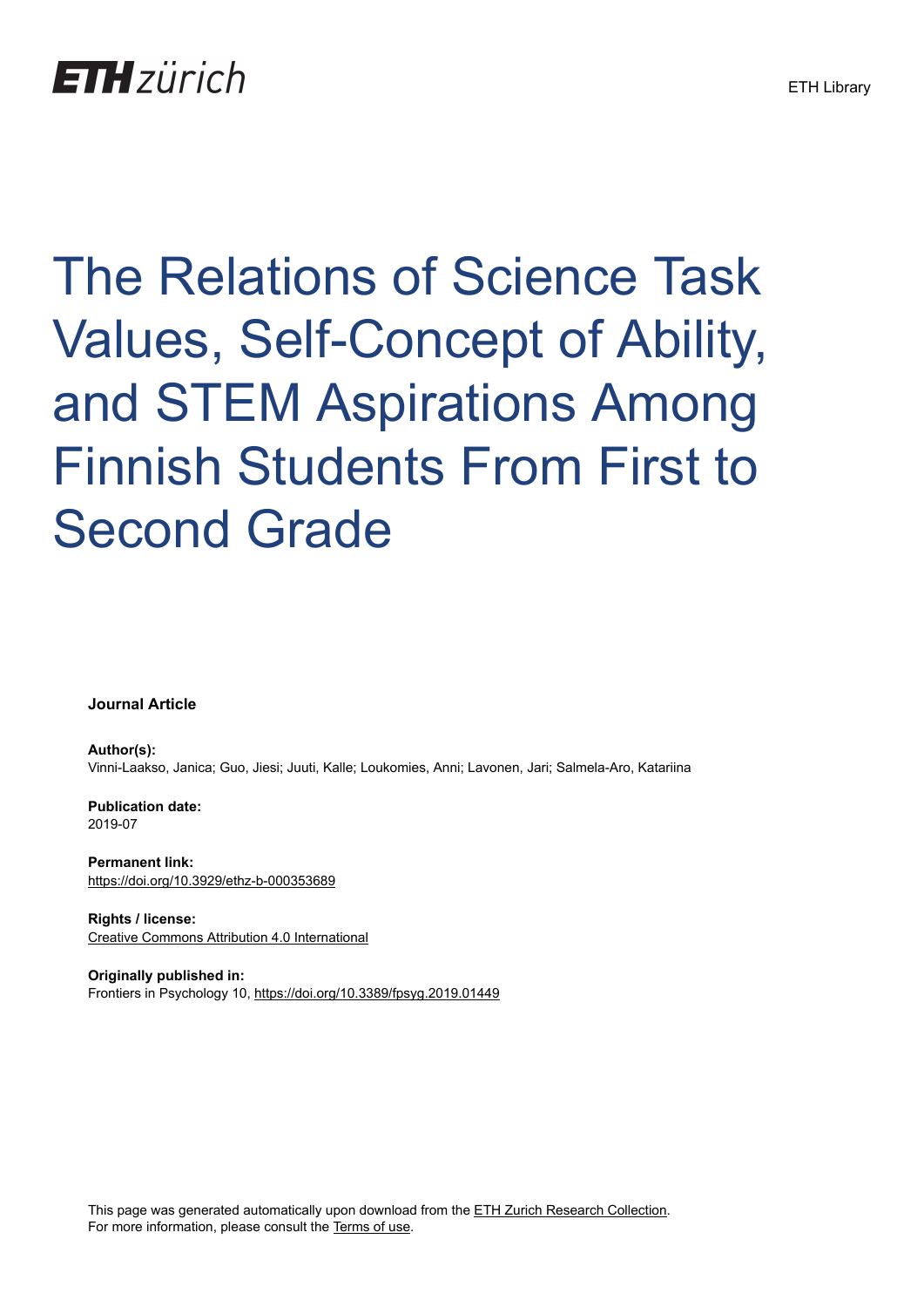



# The Relations of Science Task Values, Self-Concept of Ability, and STEM Aspirations Among Finnish [Students From First to Second Grade](https://www.frontiersin.org/articles/10.3389/fpsyg.2019.01449/full)

[Janica Vinni-Laakso](http://loop.frontiersin.org/people/588484/overview)1\*, [Jiesi Guo](http://loop.frontiersin.org/people/523680/overview)<sup>2</sup>, Kalle Juuti1, Anni Loukomies<sup>3,4</sup>, Jari Lavonen<sup>1,4</sup> and [Katariina Salmela-Aro](http://loop.frontiersin.org/people/21201/overview)<sup>1,5</sup>

<sup>1</sup> Faculty of Educational Sciences, University of Helsinki, Helsinki, Finland, <sup>2</sup> Institute for Positive Psychology and Education, Australian Catholic University, North Sydney, NSW, Australia, <sup>3</sup> Viikki Teacher Training School, Faculty of Educational Sciences, University of Helsinki, Helsinki, Finland, <sup>4</sup> Department of Childhood Education and Centre for Education Practice Research, University of Johannesburg, Soweto, South Africa, <sup>5</sup> Collegium Helveticum – ETH Zürich, Zurich, Switzerland

#### **OPEN ACCESS**

#### Edited by:

Silke Luttenberger, University College of Teacher Education Styria, Austria

#### Reviewed by:

Emily Quinn Rosenzweig, University of Wisconsin–Madison, United States Penelope Winifred St John Watson, The University of Auckland, New Zealand

\*Correspondence:

Janica Vinni-Laakso janica.vinni-laakso@helsinki.fi

#### Specialty section:

This article was submitted to Educational Psychology, a section of the journal Frontiers in Psychology

Received: 15 January 2019 Accepted: 06 June 2019 Published: 02 July 2019

#### Citation:

Vinni-Laakso J, Guo J, Juuti K, Loukomies A, Lavonen J and Salmela-Aro K (2019) The Relations of Science Task Values, Self-Concept of Ability, and STEM Aspirations Among Finnish Students From First to Second Grade. Front. Psychol. 10:1449. doi: [10.3389/fpsyg.2019.01449](https://doi.org/10.3389/fpsyg.2019.01449) According to modern expectancy-value theory, students' motivation in school subjects begins to vary at the very beginning of their school careers, showing a task-specific pattern of motivation. However, there is no clear evidence in the literature on how students' value beliefs are formed and interact with each other in early elementary schools. Using the longitudinal structural equation modeling, this study examined relations between science-related task values (i.e., intrinsic value and cost), self-concept of ability, and future occupational aspirations based on first graders and 1-year follow-up from seven schools in Helsinki ( $N = 332$ ; ages = 7 and 8 years; girls = 51%). Results showed that the students who had a high science-related self-concept of ability and intrinsic value tended to perceive low cost of science learning. Science-related self-concept of ability was the most stable construct, while in intrinsic value and cost, there were significant levels of fluctuation across the first and second grades. A high science-related self-concept of ability in the first grade predicted a lower cost value in the second grade, and a high science-related intrinsic value was a marginally significant predictor of future occupational aspirations in science, technology, engineering, and mathematics (STEM). Mean-level differences revealed that the girls' science-related self-concept of ability, intrinsic value, and cost remained the same in both grades, while the boys' self-concept of ability decreased. The girls' mean levels in science-related intrinsic value were higher than those of the boys, while students' self-concept of ability and cost were similar across gender in both grades. A cross-lagged panel model revealed that the girls reported more STEM occupational aspirations than the boys in the second grade, while controlling for the motivational beliefs. In summary, the results indicate that a high-level of science interest in young students predicts STEM occupational aspirations; high girls' intrinsic value in early science education does not steer them away from STEM occupations; boys' task motivation might be at greater risk of decline during early science education.

Keywords: expectancy-value theory, intrinsic value, cost, self-concept of ability, STEM occupational aspirations, gender differences, elementary students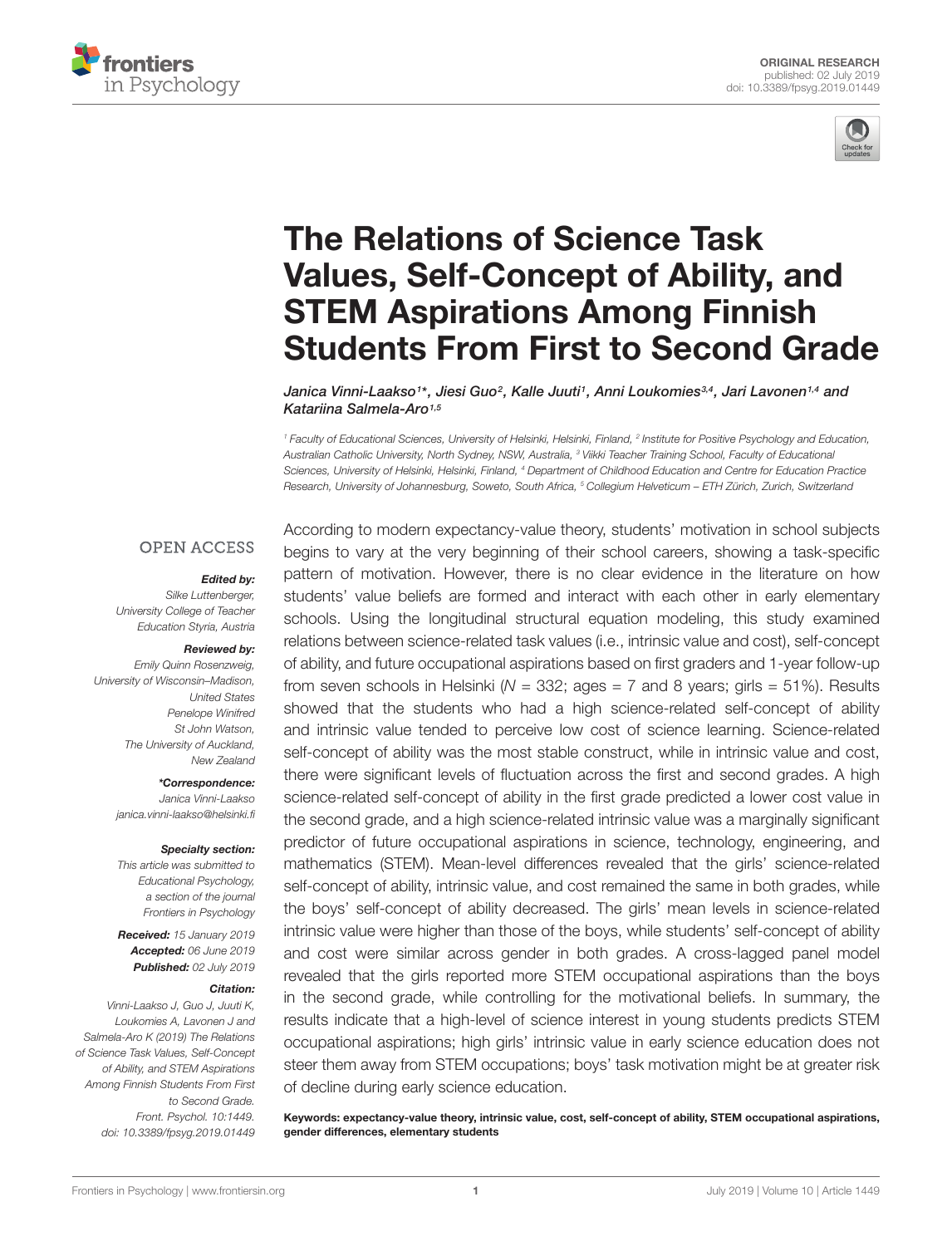# INTRODUCTION

During the last decade, increased attention has been given to low student interest and engagement in science learning and science-related careers. For example, Horizon 2020, a European Union Research and Innovation program, emphasized the need for a science education supporting students in developing positive attitudes toward science and nurturing their curiosity and cognitive resources [\(Ryan,](#page-14-0) [2015\)](#page-14-0). Research on students' science motivation and adolescents' educational and occupational aspirations has also increased in recent years [see [Tytler](#page-14-1) [\(2014\)](#page-14-1) for a review]. Trends consistently show a decrease over time in students' positive attitudes and motivation toward science and their pursuit of science-related careers. Recent international large-scale assessments, such as the Programme for International Student Assessment (PISA) and the Trends in International Mathematics and Science Study (TIMMS), have showed that Finnish students' science-related achievement and motivation have been declining [\(Martin et al.,](#page-14-2) [2016;](#page-14-2) [OECD,](#page-14-3) [2016\)](#page-14-3). According to the PISA 2015 report [\(OECD,](#page-14-3) [2016\)](#page-14-3), Finnish ninth graders' interest in and enjoyment of science, technology, engineering, and mathematics (STEM) are below the average for OECD countries, and their occupational expectations in the STEM field are among the lowest in OECD countries [\(OECD,](#page-14-3) [2016\)](#page-14-3).

Gendered pathways into STEM have also received growing attention in the literature [see [Watt](#page-14-4) [\(2016\)](#page-14-4) for a review]. Women are clearly underrepresented in math-intensive science education and STEM careers [\(OECD,](#page-14-5) [2015\)](#page-14-5), stimulating research into possible explanations. Some findings suggest that stereotypes might play a role in students' future occupational aspirations and that women have not stereotypically been seen as scientists [\(Chambers et al.,](#page-13-0) [2018;](#page-13-0) [Miller et al.,](#page-14-6) [2018\)](#page-14-6). Female students' self-concept of ability in science is lower than that of male students, despite the fact that girls often outperform boys in school science [\(Watt,](#page-14-4) [2016\)](#page-14-4). There are also gender differences in attitudes to science among Finnish students, with boys showing higher enjoyment and girls holding higher instrumental value in science learning [\(OECD,](#page-14-3) [2016\)](#page-14-3). Still, the gender gap favoring boys in bachelor's degrees obtained in science remains significant in Finland [\(OECD,](#page-14-5) [2015\)](#page-14-5). High academic motivation in science has been positively linked to deeper engagement, persistent learning, better knowledge acquisition, and higher aspirations in that domain, which prepares individuals to pursue further education and careers in STEM fields [see [Wang and Degol](#page-14-7) [\(2013\)](#page-14-7) for a review].

Until now, studies of science motivation and STEM aspirations and their development have mainly focused on middle and high school students. In order to form a more comprehensive picture of the phenomenon, and to understand middle and high school students' science-related motivation and aspirations regarding STEM, we need to examine the point at which decline in students' science motivation begins to emerge, how stable their motivational beliefs are, and what factors relate to this development. Thus, in order to investigate the trajectories of STEM motivation from the beginning of elementary students' school careers, we need to address their

science-related motivation. In addition, most previous studies of young students' STEM motivation have been conducted in the United States; therefore, more research is needed in other educational contexts.

# Task Motivation in Early Science Learning

In this study, we draw on the modern expectancy-value theory (EVT) framework [\(Eccles,](#page-13-1) [2009\)](#page-13-1). EVT [\(Eccles et al.,](#page-13-2) [1983;](#page-13-2) [Eccles,](#page-13-1) [2009\)](#page-13-1) posits that achievement-related performance and choices are most directly influenced by students' expectations of success on achievement-related tasks and their subjective assessments of the relative value of different achievement-related tasks. Eccles' EVT of achievement-related choices is a major theoretical framework for studying achievement motivation. It has been widely used to tackle both individual and gender differences in educational and career choices [see [Wang and Degol](#page-14-7) [\(2013,](#page-14-7) [2017\)](#page-14-8) and Watt (2016) for reviews]. Within the academic domain, [Eccles et al.](#page-13-2) [\(1983\)](#page-13-2) operationally defined expectancies of success as children's beliefs of how well they will do on an upcoming task. Expectancies of success are children's evaluations of their current abilities as well as how they think they compare to other students [\(Wigfield et al.,](#page-15-0) [2016\)](#page-15-0) in a given task. Thus, we use the term task-specific self-concept of ability. [Wigfield and](#page-14-9) [Eccles](#page-14-9) [\(1992\)](#page-14-9) and [Eccles and Wigfield](#page-13-3) [\(2002\)](#page-13-3) also distinguished between multiple components of subjective task values: intrinsic value (enjoyment or liking), utility value (the usefulness of a task for helping to fulfill personal goals), attainment value (relevance of a task to one's sense of self, identity, and core personal values), and costs (perceived negative aspects of making a specific choice).

Intrinsic value refers to the extent to which an individual gains enjoyment from performing an activity [\(Eccles,](#page-13-1) [2009,](#page-13-1) [2011\)](#page-13-4). Cost refers to the things that students perceive they are investing or giving up in order to engage in a task [\(Flake et al.,](#page-13-5) [2015\)](#page-13-5), including the degree of potential loss of time; effort demands; the loss of valued alternatives, such as spending time with friends; and additional negative experiences, such as stress. According to EVT [\(Eccles et al.,](#page-13-2) [1983;](#page-13-2) [Eccles,](#page-13-1) [2009\)](#page-13-1), people are most likely to select those tasks for which they hold the highest expectations for success and the highest levels of subjective task value.

Students' achievement-related beliefs and attitudes play an important role in academic environments by directing their behavior and effort in learning situations [\(Eccles,](#page-13-1) [2009;](#page-13-1) [Marsh](#page-14-10) [and Martin,](#page-14-10) [2011\)](#page-14-10). Students who have a positive self-concept of ability and intrinsic value in specific academic subjects are likely to perform better and be more engaged in school than those who have a less positive self-concept of ability in a given subject. Previous studies have shown that students hold high beliefs in their abilities at the beginning of elementary school and that they are highly optimistic about their competences in different areas and domains [\(Stipek and Mac Iver,](#page-14-11) [1989;](#page-14-11) [Wigfield et al.,](#page-15-0) [2016\)](#page-15-0). The trajectories of students' self-concept of ability decline from the elementary to the middle and high school years, although some domain-specific features can be identified in these emerging trajectories [\(Jacobs et al.,](#page-14-12) [2002\)](#page-14-12).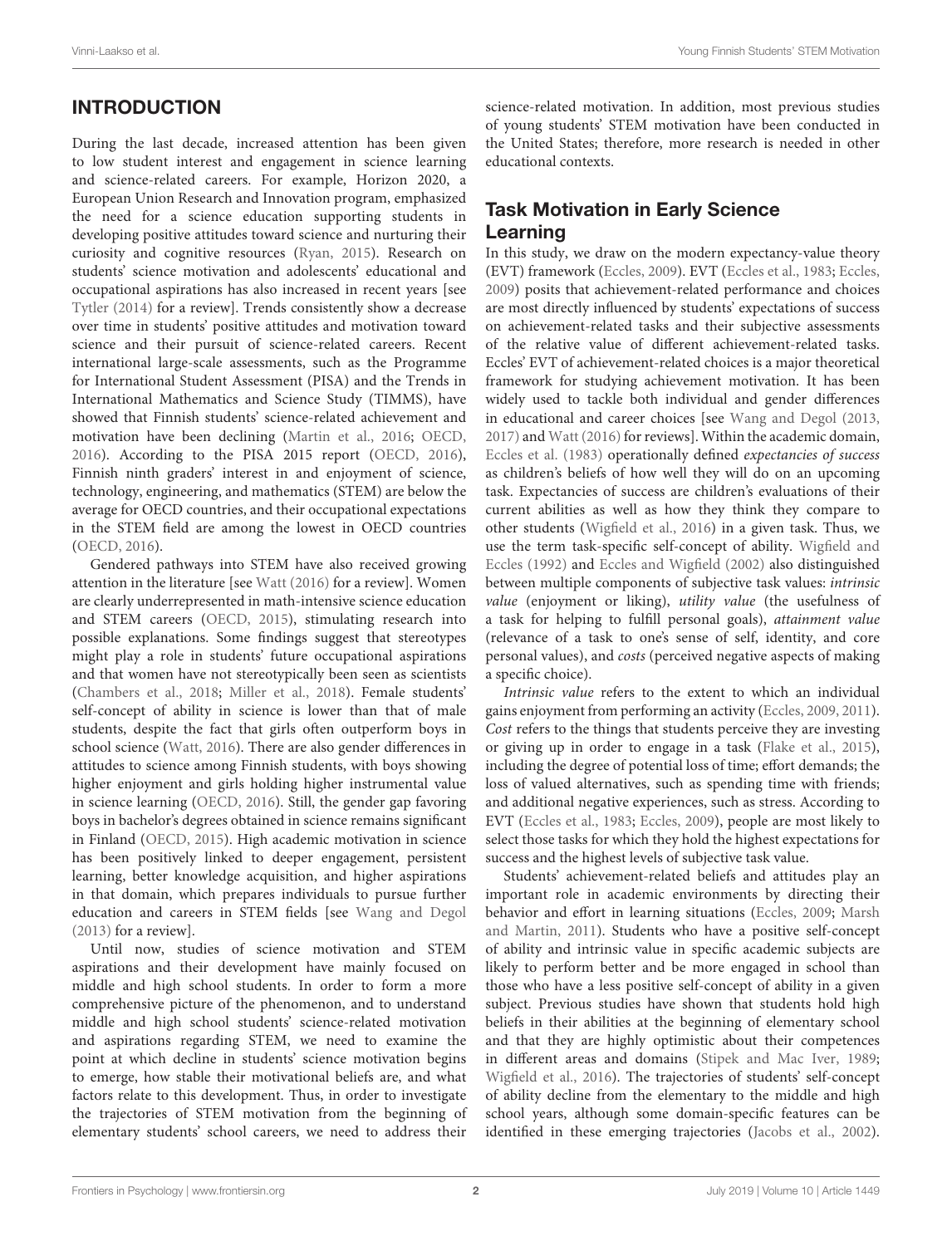Studies have provided several reasons for the decline in students' self-concept of ability, including children's developmental changes, increasing social comparisons among students, and environmental changes in the school context, for example, increasing numbers of subjects and teachers and greater emphasis on grades [\(Stipek and Mac Iver,](#page-14-11) [1989;](#page-14-11) [Marsh et al.,](#page-14-13) [1995;](#page-14-13) [Harter,](#page-14-14) [2012\)](#page-14-14).

Intrinsic motivation is well known to be associated with ability beliefs, i.e., those with a higher self-concept of ability are more willing to engage in learning processes and enjoy learning. Thus, it is no wonder that, upon entering school, elementary students have high academic interest (e.g., [Viljaranta](#page-14-15) [et al.,](#page-14-15) [2016\)](#page-14-15). However, this interest soon starts to decline across domains [\(Wigfield et al.,](#page-15-1) [1997;](#page-15-1) [Gottfried et al.,](#page-14-16) [2001;](#page-14-16) [Jacobs et al.,](#page-14-12) [2002\)](#page-14-12). Furthermore, previous EVT studies have tended to show moderate to large correlations between academic self-concept of ability and the value components [see [Wigfield and Eccles](#page-15-2) [\(2002\)](#page-15-2) and [Wigfield et al.](#page-15-3) [\(2009,](#page-15-3) [2016\)](#page-15-0) for reviews]. Self-concept of ability is more highly correlated with intrinsic value than with the other value components within a specific domain [\(Wigfield et al.,](#page-15-3) [2009,](#page-15-3) [2016\)](#page-15-0), and the positive correlation between task motivation and self-concept of ability has been found to strengthen with age [\(Wigfield et al.,](#page-15-1) [1997;](#page-15-1) [Fredricks and Eccles,](#page-13-6) [2002;](#page-13-6) [Jacobs et al.,](#page-14-12) [2002\)](#page-14-12).

A general downward shift in students' interest from elementary to middle school is also evident in the science domain [\(Gottfried et al.,](#page-14-16) [2001\)](#page-14-16). In general, academic interest is rather stable, and this stability increases with age across subject domains [\(Gottfried et al.,](#page-14-16) [2001\)](#page-14-16). This kind of development poses a challenge for children who begin their school careers with low science motivation. The trend of declining motivation affects students' achievement and increases the risk of dropout from science education later on and, as a consequence, from STEM careers.

In addition to low interest, students might also experience costs that affect their motivation as a negative valence of a task [\(Barron and Hulleman,](#page-13-7) [2015\)](#page-13-7). Cost is the least studied component of EVT, and it is distinct from other components of the EVT model (see [Flake et al.,](#page-13-5) [2015\)](#page-13-5). In addition, students have been found to report different types of cost, some of which include the requirement of too much effort, emotional/psychological demands, and loss of other valuable opportunities. It has been shown that perceived cost can detract students from engaging in a task or activity and that it can be a powerful predictor of career and education-related outcomes in middle school, high school, and college students (e.g., [Battle](#page-13-8) [and Wigfield,](#page-13-8) [2003;](#page-13-8) [Wigfield and Cambria,](#page-14-17) [2010;](#page-14-17) [Perez et al.,](#page-14-18) [2014;](#page-14-18) [Flake et al.,](#page-13-5) [2015;](#page-13-5) [Jiang et al.,](#page-14-19) [2018\)](#page-14-19). However, research on elementary students' EVT motivation including perceived cost is lacking.

To sum up, in general, self-concept of ability and intrinsic motivation decrease as students proceed from the first grade onward. Alongside this development, interest may play a role in the formation of self-concept of ability. However, little is known about elementary students' experience of cost, particularly in the context of science. First graders would probably engage in a task that is interesting and fun rather than a task that they evaluate as useful for their future or important for their personal selves [\(Wigfield and Eccles,](#page-14-9) [1992;](#page-14-9) [Eccles and Wigfield,](#page-13-9) [2001\)](#page-13-9). In a similar vein, students would most probably disengage from tasks they perceive as overly demanding or emotionally exhausting. In this study, our primary aim is to explore the stability and associations among first graders' science-related self-concept of ability, intrinsic value, and perceived cost during a 1-year follow-up.

# Task Motivation and Academic Aspirations

Research based on EVT has demonstrated that self-concept of ability and value beliefs represent the most proximal precursors of academic achievement, effort, school engagement, and educational aspirations (e.g., [Marsh et al.,](#page-14-13) [1995;](#page-14-13) [Eccles,](#page-13-1) [2009;](#page-13-1) [Watt et al.,](#page-14-20) [2012;](#page-14-20) [Wang et al.,](#page-14-21) [2013;](#page-14-21) [Guo et al.,](#page-14-22) [2015a\)](#page-14-22). Several studies showed that interest in a certain subject domain is related to academic achievement in that domain (e.g., [Harackiewicz and](#page-14-23) [Hulleman,](#page-14-23) [2010;](#page-14-23) [Guo et al.,](#page-14-24) [2015b,](#page-14-24) [2017\)](#page-14-25). Positive associations of intrinsic value and self-concept of ability with achievement have also been found among elementary school students [\(Denissen](#page-13-10) [et al.,](#page-13-10) [2007;](#page-13-10) [Viljaranta et al.,](#page-14-26) [2014\)](#page-14-26) and in the context of science [\(Guo et al.,](#page-14-27) [2018b\)](#page-14-27). According to EVT, the cost component of task values is assumed to dampen students' motivation, and it is strongly and negatively related to expectancy and moderately and negatively related to value, long-term interest, course grades, and overall motivation [\(Flake et al.,](#page-13-5) [2015\)](#page-13-5). Thus, it is important to differentiate and consider cost, self-concept of ability, and intrinsic value among elementary school students to further disentangle the relationships between self-concept of ability and positive and negative value beliefs in achievement-related outcomes of future occupational aspirations.

The recent study on elementary students' career aspirations demonstrates that children's aspirations are shaped from a young age [\(Chambers et al.,](#page-13-0) [2018\)](#page-13-0). Students' attitudes shape their interests and later behavior. Thus, student motivation determines the choices students make about their educational pathways. Highly motivated students are more likely to choose courses and aspire to careers that correspond with the subjects in which they are motivated [\(Simpkins et al.,](#page-14-28) [2006;](#page-14-28) [Chow](#page-13-11) [et al.,](#page-13-11) [2012;](#page-13-11) [Wang,](#page-14-29) [2012\)](#page-14-29). Students' intrinsic value and academic self-concept in mathematics and science have been found to predict their STEM aspirations in middle and high school [\(Wang and Degol,](#page-14-7) [2013;](#page-14-7) [Guo et al.,](#page-14-24) [2015b\)](#page-14-24). Moreover, longitudinal tracking has showed that students who do not express STEM-related aspirations at the age of 10 years are unlikely to develop STEM aspirations by the age of 14 years, and consequently are less likely to pursue science subjects [\(Archer et al.,](#page-13-12) [2013\)](#page-13-12). In contrast, perceived cost is a negative predictor of interest and performance outcomes [\(Perez et al.,](#page-14-18) [2014;](#page-14-18) [Barron and Hulleman,](#page-13-7) [2015;](#page-13-7) [Flake et al.,](#page-13-5) [2015;](#page-13-5) [Jiang](#page-14-19) [et al.,](#page-14-19) [2018\)](#page-14-19). These findings further underline the importance of student motivation for long-term academic and career success. However, whether these motivational beliefs are related to elementary students' future occupational aspirations has not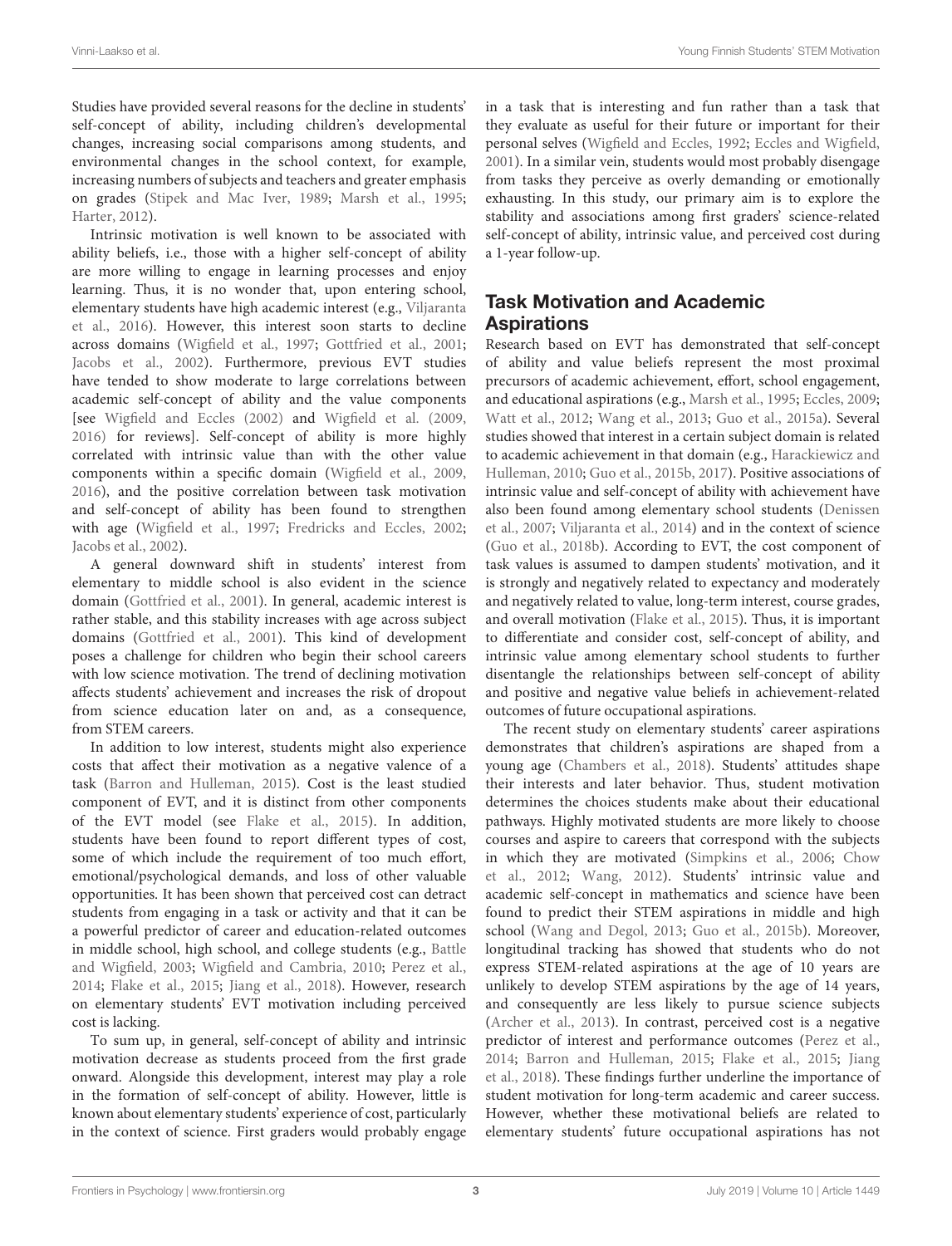been tested. In fact, we know very little about the factors that influence early career aspirations, despite the fundamental role of aspirations in individuals' career choices and development throughout the lifespan.

Of particular relevance is that no previous study has integrated science-related self-concept of ability, intrinsic value, and cost to determine the extent to which these beliefs and emotions relate to future occupational aspirations among early elementary students. Thus, we have chosen to focus on self-concept of ability and positive and negative aspects of task value – namely, intrinsic value and cost – to examine the associations of these constructs among first and second graders in science learning, and how these constructs are related to students' occupational aspirations.

### Gendered Science Motivation and Occupational Aspirations

Previous findings show that students' self-concept of ability and intrinsic value become gendered, especially in relation to mathematics and literacy (see [Eccles et al.,](#page-13-13) [1993;](#page-13-13) [Wigfield](#page-15-1) [et al.,](#page-15-1) [1997;](#page-15-1) [Jacobs et al.,](#page-14-12) [2002\)](#page-14-12). Girls' self-concept of ability in mathematics is found to be lower than that of boys, but girls show a lower decline over time [\(Fredricks and Eccles,](#page-13-6) [2002\)](#page-13-6), indicating that the gender gap decreases over time. Meanwhile, boys' self-concept of ability in language and arts is lower and declines more than that of girls [\(Jacobs et al.,](#page-14-12) [2002\)](#page-14-12). According to a recent meta-analysis [\(Miller et al.,](#page-14-6) [2018\)](#page-14-6), the last five decades have witnessed a developmental change in children's gender-science stereotypes. In a draw-a-scientist study, children in the 1960s almost exclusively depicted scientists as males; in 2000, significantly more children depicted female scientists than their 1960s counterparts. In another study, [Bian](#page-13-14) [et al.](#page-13-14) [\(2017\)](#page-13-14) observed that not only gender-science stereotypes were still prevalent, but they also started to emerge early. [Bian et al.](#page-13-14) [\(2017\)](#page-13-14) also found that children perceived males as more intellectual than females, which had a clear influence on their interests in selecting tasks that are described to be easy or difficult, even at the age of 6 years. However, no gender differences in science-related self-concept were found in preschool and early elementary school-aged children [\(Leibham et al.,](#page-14-30) [2013\)](#page-14-30).

Boys have been shown to hold higher interest in science in early education, although high science interest in preschool predicted higher self-concept and achievement for 8-year-old girls [\(Leibham et al.,](#page-14-30) [2013\)](#page-14-30). Particularly in the case of the early elementary school years, it appears that interest helps build a higher self-concept of ability. Various studies have found that, as early as elementary school, boys hold higher intrinsic values in mathematics, while girls hold higher intrinsic values in language [\(Eccles et al.,](#page-13-2) [1983;](#page-13-2) [Jacobs et al.,](#page-14-12) [2002\)](#page-14-12). These gendered value beliefs also feature among secondary school students (e.g., [Gaspard et al.,](#page-13-15) [2015\)](#page-13-15).

As noted, cost is salient in student motivation and is linked to several educational outcomes [\(Flake et al.,](#page-13-5) [2015\)](#page-13-5). [Watt](#page-14-4) [\(2016\)](#page-14-4) investigated adolescents' gender differences in science and found different types of cost to be differently gendered. For example, girls experienced greater psychological cost (e.g., "It frightens me that math/science courses are harder than other courses"), while boys experienced more social cost (e.g., "I'm concerned that working hard in math/science classes might mean that I lose some of my close friends") in their science learning in Grade 10. In terms of effort-related cost, no gender differences were found. In this study, we are interested in studying whether the experience of cost emerges from the first school years and whether this experience is gendered. This might provide additional insights as to why girls and boys end up valuing different subjects and choosing different career paths, in spite of their equal competences.

Regardless of the predictive power of cost on educational outcomes, to our knowledge, no previous study has examined the cost component of elementary students' science learning. Moreover, no study has examined the possible gendered patterns in science motivation at such an early age (for an exception, see [Oppermann et al.,](#page-14-31) [2018\)](#page-14-31). It is crucial to examine these aspects of science motivation in early education in order to understand why students, especially girls, are opting out of science education and careers. In addition to our primary aim in the present study, we examine if there are gender differences in young students' science-related motivational beliefs and aspirations.

## THE CURRENT STUDY

In this study, we draw on the framework of modern EVT [\(Eccles,](#page-13-1) [2009\)](#page-13-1) to analyze a large sample of first-grade students (aged 7 years) in Finland, who were studied twice, 1 year apart. We examined science-related self-concept of ability, intrinsic value, and cost; the stability of these factors; and their unique contributions to science motivation development in students. In addition, the study investigates the extent to which science-related self-concept of ability, intrinsic value, and cost predict students' future STEM occupational aspirations. Finally, we address gender differences in students' self-concept of ability, task values, and STEM aspirations. Of central importance, the present study captures the positive and negative valence of science task values to explore the unique power of first graders' science-related self-concept of ability and task motivation on their future STEM occupational aspirations in the second grade.

### Research Question 1: What Are the Autoregressive and Cross-Lagged Effects Between Science-Related Self-Concept of Ability, Intrinsic Value, and Cost Across the First and Second Grades?

Our first aim is to examine the mean-level stability and rank-order stability of science-related self-concept of ability, intrinsic value, and cost from Grades 1 to 2. Young children tend to be optimistic about their abilities across different academic subjects, and they place high subjective task values on different school subjects [\(Viljaranta et al.,](#page-14-15) [2016\)](#page-14-15). However, as they gather more experience with different academic subjects, gain more cognitive skills, and experience a wider range of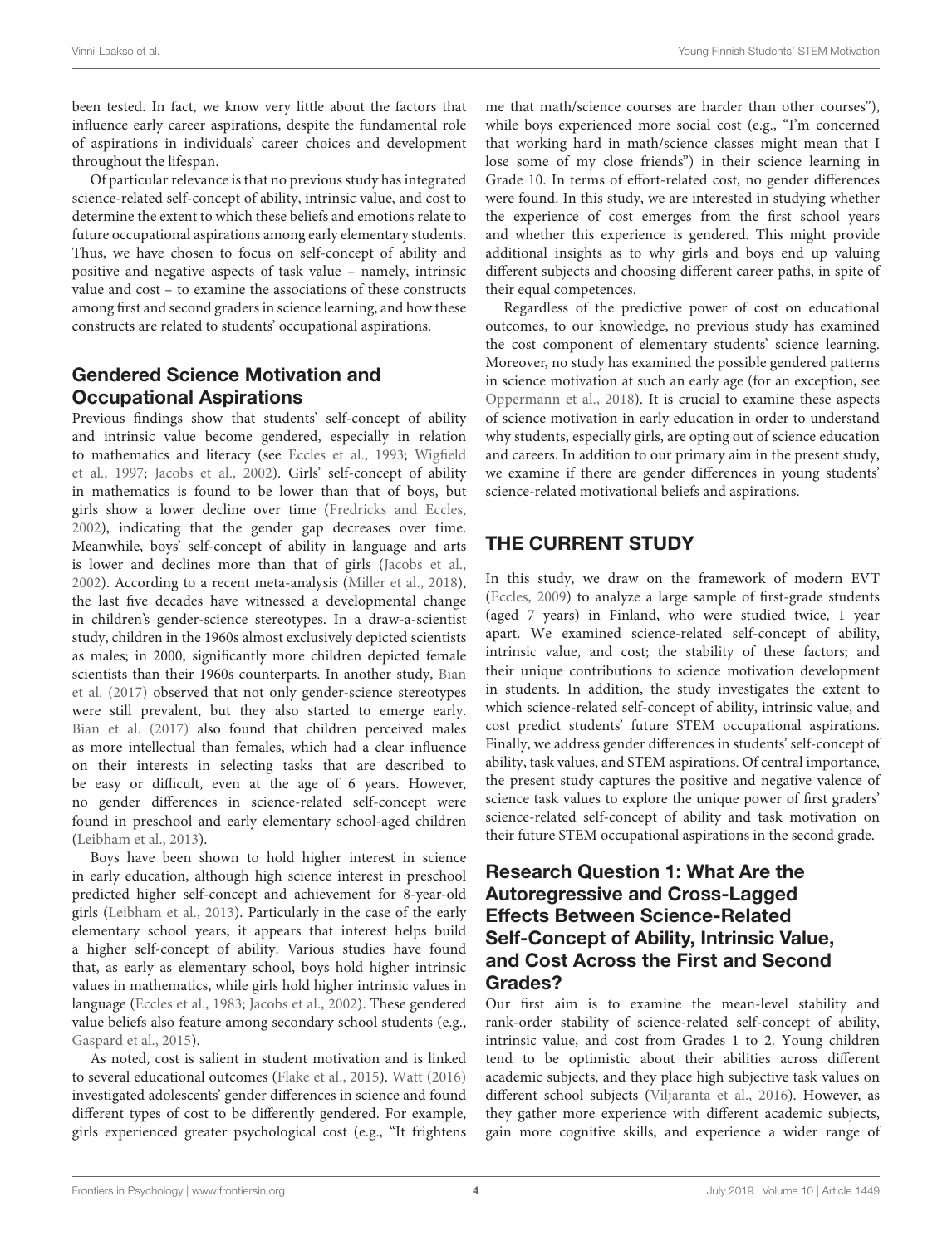school environments, such optimism changes to pronounced realism and even pessimism for many children [\(Stipek and](#page-14-11) [Mac Iver,](#page-14-11) [1989;](#page-14-11) [Wigfield et al.,](#page-15-0) [2016\)](#page-15-0). Based on these results, we expect first graders to have high self-concept of ability and intrinsic value beliefs at the beginning of their school career, and that their self-concept might decrease from Grade 1 to Grade 2. Moreover, based on prior literature on the development of task values, we assume that students' motivational beliefs will not be very stable at the age of 7–8 years [\(Wigfield and](#page-14-9) [Eccles,](#page-14-9) [1992;](#page-14-9) [Eccles and Wigfield,](#page-13-9) [2001\)](#page-13-9). In the science domain, cost has not been previously studied in students of this age cohort. Thus, we are unable to hypothesize the stability of perceived cost or whether first graders perceive science learning as exhausting and demanding.

We also aim to examine the cross-lagged relations of science-related self-concept of ability, intrinsic value, and cost across the first and second grades. In line with the literature [\(Eccles et al.,](#page-13-13) [1993;](#page-13-13) [Wigfield and Eccles,](#page-15-2) [2002;](#page-15-2) [Wigfield et al.,](#page-15-3) [2009\)](#page-15-3), we expect self-concept of ability to be positively related to intrinsic value and cost to be negatively related to self-concept of ability and intrinsic value [\(Barron and Hulleman,](#page-13-7) [2015\)](#page-13-7).

### Research Question 2: Do First Graders' Science-Related Task Values Predict Their Future STEM Occupational Aspirations 1 Year Later?

In middle and high school, students' science motivation has been found to predict educational and occupational aspirations [\(Wang and Degol,](#page-14-7) [2013;](#page-14-7) [Guo et al.,](#page-14-32) [2018a\)](#page-14-32). Based on EVT, we hypothesize that students' high intrinsic value and selfconcept of ability in science are positively associated with their STEM aspirations and that perceived cost in science is negatively associated with STEM aspirations a year later.

### Research Question 3: Are There Gender Differences in Students' Science-Related Task Values and STEM Occupational Aspirations in the First and Second Grades?

It has been shown that boys hold higher self-beliefs and intrinsic value in science in early education [\(Leibham et al.,](#page-14-30) [2013\)](#page-14-30). However, recent findings indicate differences in girls' and boys' value beliefs in the physical (e.g., physics) and life (e.g., biology) sciences, and that there are increasing gender differences in physics and biology in middle school [\(Gaspard et al.,](#page-14-33) [2017;](#page-14-33) [Guo](#page-14-27) [et al.,](#page-14-27) [2018b\)](#page-14-27). In line with previous findings, we expect boys to have a higher self-concept of ability and intrinsic value toward science at the beginning of elementary school. Gender equality is strongly promoted in Finnish society and emphasized in school; however, despite these efforts, gendered trajectories persist in education and occupations. Therefore, we are unable to formulate a hypothesis about the effect of gender on students' future STEM occupational aspirations.

# MATERIALS AND METHODS

### Participants and Procedure

The study sample consisted of 332 students, who underwent two rounds of testing: in the first grade and, 1 year later, in the second grade (Time 1: median age = 7 years,  $SD = 0.319$ , 188 girls, 144 boys; Time 2: median age = 8 years,  $SD = 0.389$ , 188 girls, 144 boys). The data were collected in 2016 and 2017 during the spring semester. The students were from 7 schools and 20 classes (two to five classes per school) located in the eastern suburbs of Helsinki, characterized by mixed levels of socio-economic status. There were one to two researchers per class, instructing and guiding the data collection. First, the students were introduced to the principles of answering a questionnaire and what the scales meant. It was emphasized that the most important thing was to answer honestly, that each opinion was valuable, that the responses would not be used for classroom evaluation purposes, and that their teachers would not see the responses. The students answered the questionnaires as part of a guided activity; the researcher read each item aloud, explaining unfamiliar concepts as needed. Special emphasis was placed on explaining the reversed items and how the scale should be interpreted with respect to those items. Students who had difficulties with the Finnish language or with following these procedures were assisted. The data were collected at the beginning of the spring semester in the student's first year of school to ensure that they had acquired basic reading skills and could more easily follow the questionnaire. At that time, they had half a year of experience studying science, or environmental studies, as it is called in the curriculum. Thus, it can be expected that the students were familiar with the context of the questions and understood the questions when they provided their answers. After the group completed each page of the questionnaire, they took a short break. The questionnaire was completed during one lesson (about 45 min).

The research project follows the strict national ethical guidelines of scientific studies of human subjects set by the Finnish Advisory Board of Research Integrity (TENK<sup>[1](#page-5-0)</sup>), which are in line with the European Code of Conduct for Research Integrity of All European Academies (ALLEA) and the General Data Protection Regulation recently issued by the European Commission. The University of Helsinki Ethical Review Board in the Humanities and Social and Behavioural Sciences sanctions these national guidelines (TENK) and provides six descriptions of research designs that need to be handed for ethical reviews<sup>[2](#page-5-1)</sup>. According to these guidelines, this study did not require ethical review, and therefore, no ethics application was made. Furthermore, to follow good scientific practice, the research plan was pre-examined and approved by the Education Division of the city of Helsinki. Since the participants of the study were elementary school-aged children, the study description and the permission forms for participation were sent to the students' parents beforehand.

<span id="page-5-0"></span><sup>1</sup><https://www.tenk.fi/en>

<span id="page-5-1"></span><sup>2</sup>[https://www.helsinki.fi/sites/default/files/atoms/files/when\\_are\\_ethical\\_reviews\\_](https://www.helsinki.fi/sites/default/files/atoms/files/when_are_ethical_reviews_required.pdf) [required.pdf](https://www.helsinki.fi/sites/default/files/atoms/files/when_are_ethical_reviews_required.pdf) (accessed May 2019).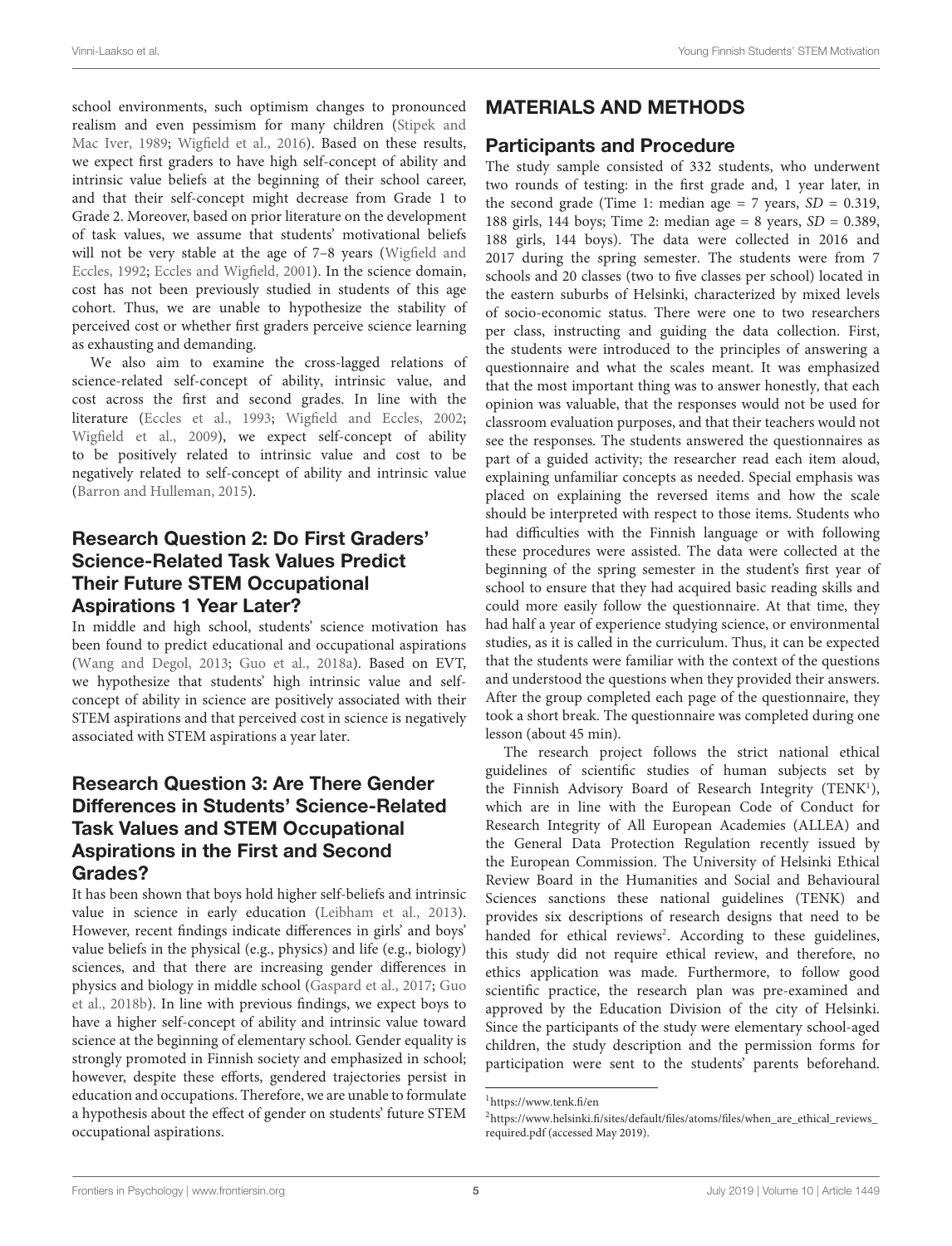Parental consent was sought, and parents' were asked to either give or decline permission to take part in the study. Written active parental consent was obtained from all the student participants. Data collection was integrated in students' normal classroom activities. The headmasters and teachers of the participating schools were informed about and agreed to the data collection schedule. The class teacher organized separate activities for those students who did not have permission to participate in the study.

### The Finnish Science Education Context

In Finland, students start school in the year they turn 7. Before school begins, children attend preschool for 1 year. The concept of science refers to school science, or environmental studies, as defined in the Finnish National Core Curriculum for Basic Education [\(NCCBE,](#page-14-34) [2014\)](#page-14-34). According to the [NCCBE](#page-14-34) [\(2014\)](#page-14-34), environmental studies are an integrated subject, which comprises the knowledge fields of biology, geography, physics, chemistry, and health education. Its key objective is to guide students to understand the impact of the choices made by humans on life and the environment. The multidisciplinary nature of the subject requires that students learn to acquire, process, produce, present, evaluate, and appraise information in different situations [\(NCCBE,](#page-14-34) [2014\)](#page-14-34). The viewpoints of scientific information and critical thinking are emphasized. In the first and second grades, the teaching and learning of environmental studies is structured into units in which the students' own environment, the students themselves, and their actions are examined. The students' curiosity and interest in phenomena in their surroundings are stimulated through problem-solving and inquiry assignments based on play. Students practice analyzing and naming elements in their surroundings and examine issues related to their own well-being and safety. The objectives of the subject in the first and second grades emphasize the development of environmental awareness, attitudes, values; developing research and working skills; and understanding the meanings of basic concepts, such as processes and structures in nature, the environment, and energy [\(NCCBE,](#page-14-34) [2014\)](#page-14-34).

### Measures

#### Task Motivation in Science

Students' science-related self-concept of ability, intrinsic value, and cost were examined using a task-value instrument based on EVT [\(Eccles et al.,](#page-13-2) [1983;](#page-13-2) [Eccles,](#page-13-1) [2009\)](#page-13-1). The scale included self-concept of ability in science (i.e., "I am good at science," "I am good at schoolwork on this subject," and "Schoolwork on this subject is easy for me"; Time 1  $\alpha$  = 0.66, Time 2  $\alpha$  = 0.63), science intrinsic value (i.e., "I find science fun," "I like to do schoolwork on this subject," and "I just like this subject"; Time 1  $\alpha$  = 0.89, Time 2  $\alpha$  = 0.85), and science cost (i.e., "I am tired after doing schoolwork on this subject," "Studying this subject takes a lot of energy," and "I don't have time to do the thing I want, if I want to be good at this subject"; Time 1  $\alpha$  = 0.59, Time 2  $\alpha$  = 0.66). We used Likert-type visual scales from  $1 =$  "Totally disagree" to 5 = "Totally agree," in which 1 was indicated with the smallest star and 5 with the biggest star, etc.

### Occupational Aspirations

Information on the students' future occupational aspirations was sought using an open-ended question about their dream jobs. In the second grade, 61% of the students were able to name an occupation depicted as their dream job. The answers were classified by occupation level: support occupation (e.g., hairdresser) and professional occupation (e.g., medical doctor), with the most frequent answers being police officer, medical doctor, teacher, and professional football player. The occupations were further classified according to whether they fit in the STEM field (e.g., medical doctor, astronaut, game inventor, veterinarian) or not (e.g., sales person, football player, hairdresser, teacher). Using a coding scheme in which STEM included both physical sciences and life sciences, the answers were coded as  $0 =$  support level and 1 = professional level and as 0 = non-STEM and  $1 =$  STEM.

### Background Information

Background information collected in the questionnaire included gender  $(0 = \text{girl}, 1 = \text{boy})$  and age (i.e., date of birth).

### Analytical Strategy

All analyses were conducted using longitudinal structural equation modeling (SEM) [\(Kline,](#page-14-35) [2005\)](#page-14-35), as estimated by Mplus 8.0 [\(Muthén and Muthén,](#page-14-36) [2017\)](#page-14-36). The models were estimated using the robust maximum-likelihood (MLR) estimator, which is robust against the non-normality of the observed variables and further considers the treatment of responses on a five-point Likert-type scale as the continuous variables [\(Beauducel and](#page-13-16) [Herzberg,](#page-13-16) [2006;](#page-13-16) [Hox et al.,](#page-14-37) [2010;](#page-14-37) [Muthén and Muthén,](#page-14-36) [2017\)](#page-14-36). The MLR estimator was used in conjunction with full information maximum-likelihood (FIML) estimation in order to cope with a reasonable number of missing responses in the data. Only 30 students (9%) dropped out of the follow-up because they were absent from school on the day of the data collection due to illness or because their families had moved to another area. For similar reasons, 39 new students (12%) joined the study in the second grade. The intra-class correlations of the students' self-concept of ability, intrinsic value, and cost were calculated at the classroom level and at the student level. The purpose was to explore whether it would be critical to analyze the model as multilevel. The class-level variances and intra-class correlations between the classes were low (ranging from 0.02 to 0.10) at both time points, indicating that the students' motivation was mainly explained at the student level, which meant that the multilevel model was not necessary.

Model fit was evaluated by considering a wide range of descriptive goodness-of-fit indices (e.g., [Marsh et al.,](#page-14-38) [2004\)](#page-14-38), the comparative fit index (CFI), the root mean square error of approximation (RMSEA), and the standardized root mean square residual (SRMR), which are reported with the traditional Chi-square statistics and the corresponding degrees of freedom. For the CFI and TLI, values above 0.90 and 0.95, respectively, represent an adequate and good model fit [\(Hu and Bentler,](#page-14-39) [1999\)](#page-14-39). SRMR and RMSEA values below 0.06 and 0.08, respectively, reflect a good and acceptable fit to the data [\(Browne and Cudeck,](#page-13-17) [1993;](#page-13-17) [Hu and Bentler,](#page-14-39) [1999\)](#page-14-39).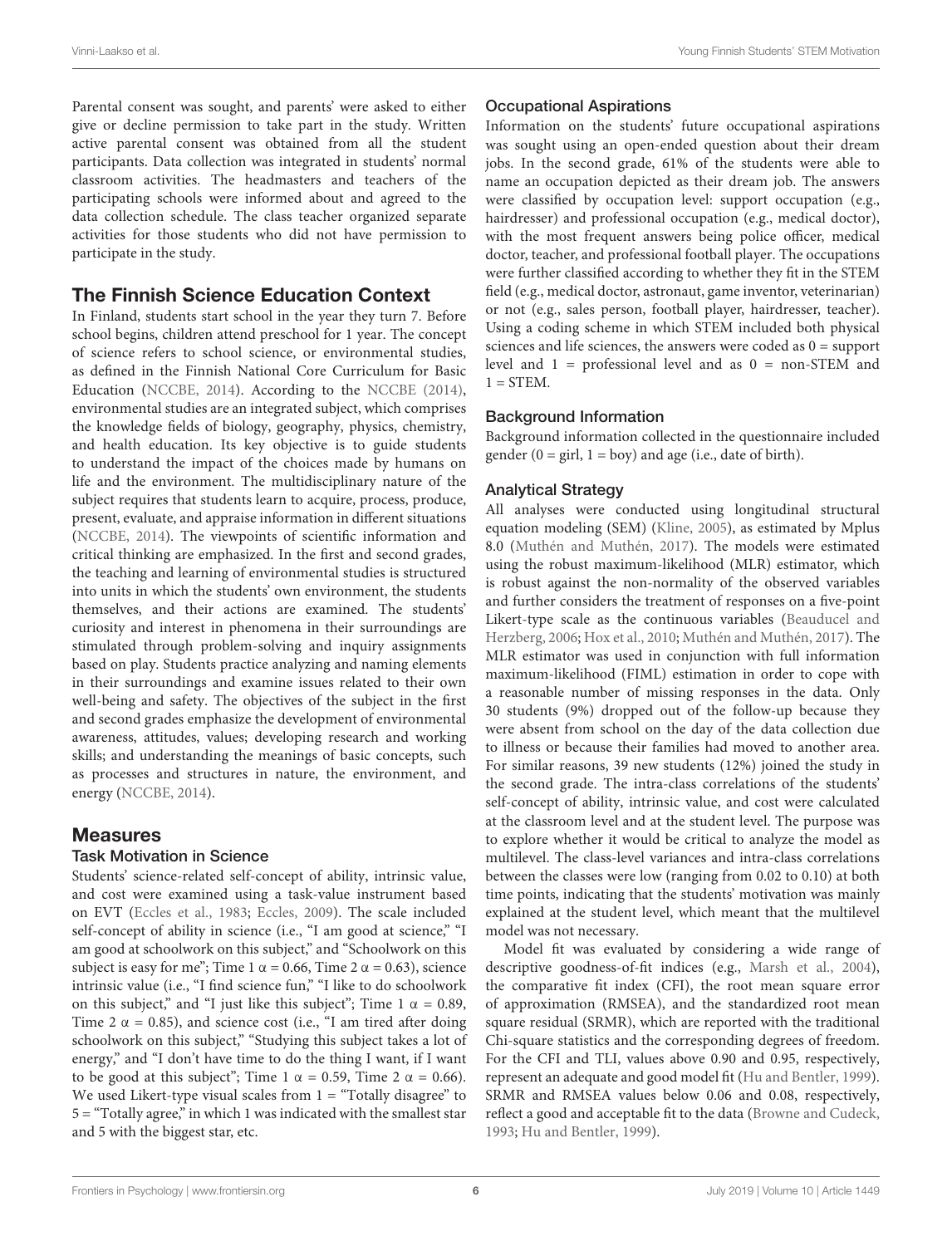In order to make gender comparisons, we had to ensure that the constructs were measured similarly for boys and girls and that they remained the same across time points. Thus, the group and longitudinal invariance of the factor loadings and intercepts were tested. To compare models and evaluate invariance, we examined the changes in the descriptive goodness-of-fit indices. According to the guidelines proposed by [Cheung and Rensvold](#page-13-18) [\(2002\)](#page-13-18), two models can be seen as equivalent, and invariance can be assumed as long as the change in the CFI is not more than 0.01 and the RMSEA increases by less than 0.015 for a more parsimonious model. Given the various goodness-of-fit indices and their controversial cut-off criteria for model fit evaluation, researchers are recommended to simultaneously take different goodness-of-fit indices into account and treat the respective cut-off criteria as guidelines instead of golden rules.

### RESULTS

### Descriptive Statistics and Correlations

According to the present study's descriptive statistics (**[Table 1](#page-8-0)**), the students had a high science-related self-concept of ability, i.e., they felt science was interesting, and they did not perceive a high cost in science learning.

To examine the factor structure of science-related self-concept of ability, intrinsic value, and cost, confirmatory factor analysis (CFA) was employed. Correlations between the latent factors are given in **[Table 2](#page-10-0)** (see **[Supplementary Table S1](#page-13-19)**, for factor loadings and effect sizes of measured items in science task value scale). The estimated latent correlations were drawn from the strong measurement model with equal intercepts. All latent correlations among self-concept, intrinsic value, and cost within the time points were statistically significant. Moreover, self-concept of ability in the first grade correlated positively with intrinsic value and cost a year later, and intrinsic value in the first grade correlated negatively with cost a year later. However, the correlations between the first graders' science-related intrinsic value and cost and their later self-concept of ability were not significant.

Three-factor measurement models were specified for both boys and girls as well as separately for the first and second graders. The fit indices of the models were considered to be good (**[Table 3](#page-10-1)**). After satisfactory measurement models were found separately for gender and each grade, we tested the measurement invariance of the CFA models across time and gender. The configurally invariant CFA models, where no constraints were placed on any of the parameter estimates, fit the data well (**[Table 3](#page-10-1)**). Testing for weak measurement invariance involved constraining each corresponding factor loading to be equal across gender and time, while strong measurement invariance also involved equalizing the corresponding intercepts across gender and time. The change in model fit between the configural and weak model as well as the change between the weak and strong model were modest and considered acceptable (**[Table 3](#page-10-1)**). Since the multiple-group models were invariant, we decided to collapse the covariance information across the groups and specify the full SEM as a single-group model, while setting gender as a covariate [\(Little et al.,](#page-14-40) [2007\)](#page-14-40).

### Results for Research Question 1: What Are the Autoregressive and Cross-Lagged Effects Between Science-Related Self-Concept of Ability, Intrinsic Value, and Cost Across the First and Second Grades?

After establishing measurement invariance, we investigated the autoregressive and cross-lagged effects of self-concept of ability, intrinsic value, and cost across the first and second grades, using a cross-lagged panel model. The cross-lagged panel model is used to examine reciprocal relationships or directional influences between variables across time [\(Kearney,](#page-14-41) [2017\)](#page-14-41). Autoregressive effects describe the stability of the construct between measurement points, while cross-lagged effects indicate the association between two variables across time. The results showed that students' science-related self-concept of ability was somewhat stable ( $\beta$  = 0.384,  $p$  = 0.004), while there was a great deal of fluctuation in their science-related intrinsic value (β = 0.216,  $p = 0.039$ ) and cost (β = 0.225,  $p = 0.047$ ). Large regression coefficients indicate greater stability, while small regression coefficients indicate more variance in the construct, i.e., less stability across time [\(Kearney,](#page-14-41) [2017\)](#page-14-41). To examine the interrelations of the students' task values, cross-lagged effects between self-concept of ability, intrinsic value, and cost were investigated. The only significant cross-lagged effect was found between self-concept of ability and cost: A higher self-concept of ability in science in the first grade predicted lower cost in science in the second grade (**[Figure 1](#page-11-0)**).

### Results for Research Question 2: Do First Graders' Science-Related Task Values Predict Their Future STEM Occupational Aspirations 1 Year Later?

Students' future STEM occupational aspirations and levels of occupational aspirations (hence, educational aspirations) were analyzed by regressing occupational aspirations on first-grade science motivation and gender. Since the variables for occupational and educational aspirations were dichotomous, logistic regression was used to model the relationship between these aspirations and science motivation. The results show that first-grade science intrinsic value was a marginally significant predictor of future STEM occupational aspirations in the second grade ( $\beta = 0.668$ ,  $p = 0.056$ ).

### Results for Research Question 3: Are There Gender Differences in Students' Science-Related Task Values and Future STEM Occupational Aspirations in the First and Second Grades?

Finally, results indicate that girls were more interested in science than boys in both the first and the second grade (T1:  $Z = 0.364$ ,  $SE = 0.141$ ,  $p = 0.10$ ; T2:  $Z = 0.241$ ,  $SE = 0.118$ ,  $p = 0.041$ ). The mean levels of the girls' science task values remained stable across the first and second grades, while the mean levels of the boys'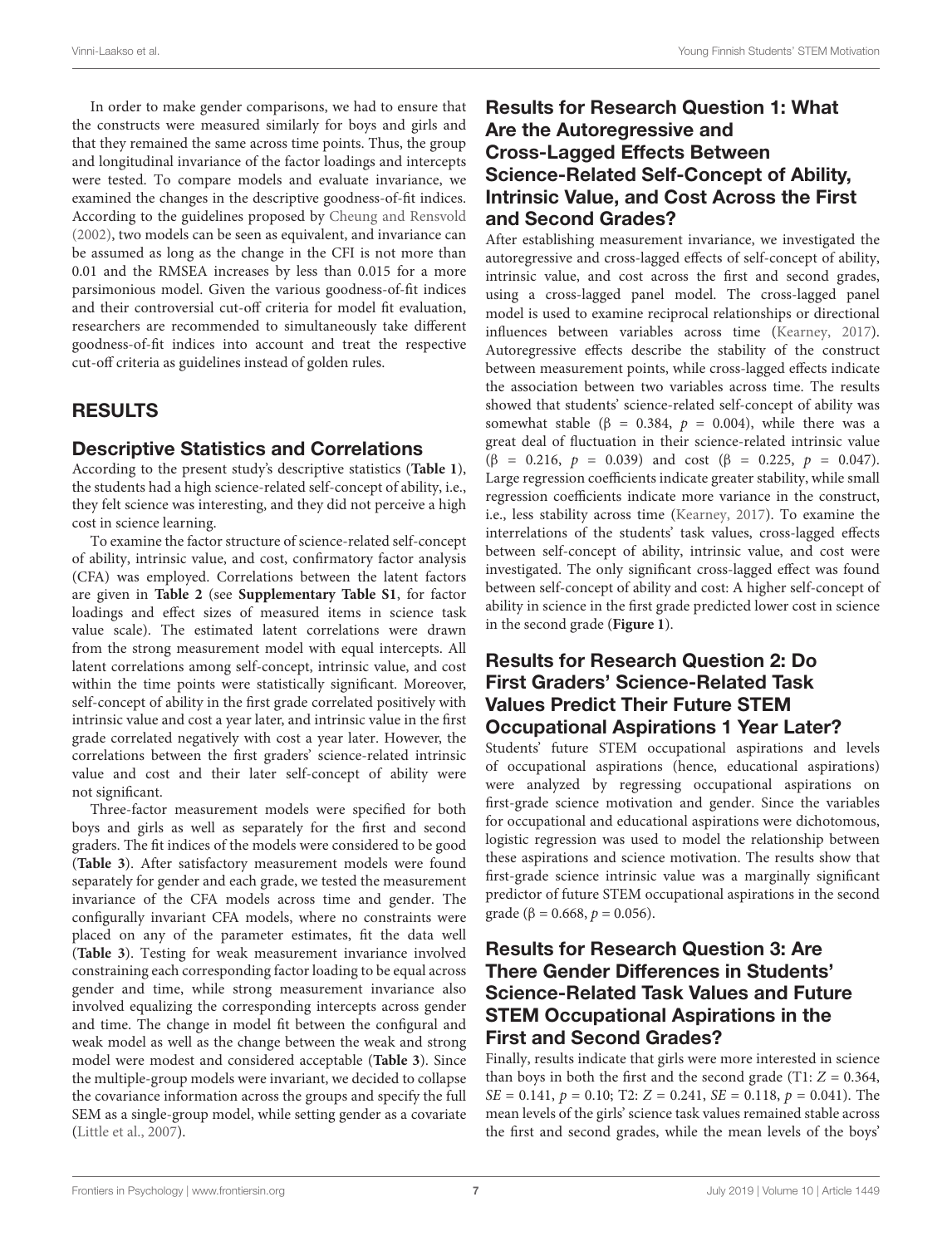|                                                                                            |              |                         |           |           | First grade (Time 1) |           |                          |          |           |           |          |          | Second grade (Time 2) |            |    |    |    |    |
|--------------------------------------------------------------------------------------------|--------------|-------------------------|-----------|-----------|----------------------|-----------|--------------------------|----------|-----------|-----------|----------|----------|-----------------------|------------|----|----|----|----|
| <b>Variables</b>                                                                           | $\mathbf{1}$ | $\overline{\mathbf{2}}$ | 3         | 4         | 5                    | 6         | $\overline{7}$           | 8        | 9         | 10        | 11       | 12       | 13                    | 14         | 15 | 16 | 17 | 18 |
| Time 1                                                                                     |              |                         |           |           |                      |           |                          |          |           |           |          |          |                       |            |    |    |    |    |
| 1. I am good at<br>science                                                                 |              |                         |           |           |                      |           |                          |          |           |           |          |          |                       |            |    |    |    |    |
| 2. I am good at<br>schoolwork on this<br>subject                                           | $0.53**$     | $\sim$                  |           |           |                      |           |                          |          |           |           |          |          |                       |            |    |    |    |    |
| 3. Schoolwork on this<br>subject is easy for<br>me                                         | $0.26**$     | $0.43**$                |           |           |                      |           |                          |          |           |           |          |          |                       |            |    |    |    |    |
| 4. I think this subject is<br>fun                                                          | $0.44**$     | $0.39**$                | $0.25***$ |           |                      |           |                          |          |           |           |          |          |                       |            |    |    |    |    |
| 5. I like to do<br>schoolwork on this<br>subject                                           | $0.51**$     | $0.50**$                | $0.19**$  | $0.79**$  |                      |           |                          |          |           |           |          |          |                       |            |    |    |    |    |
| 6. I just like this subject                                                                | $0.39**$     | $0.39**$                | $0.26**$  | $0.69**$  | $0.69**$             |           |                          |          |           |           |          |          |                       |            |    |    |    |    |
| 7. I am tired after doing<br>schoolwork on this<br>subject                                 | $-0.09$      | $-0.20**$               | $-0.08$   | $-0.17**$ | $-0.17**$            | $-0.17**$ | $\overline{\phantom{0}}$ |          |           |           |          |          |                       |            |    |    |    |    |
| 8. Studying this subject<br>takes a lot of energy                                          | $-0.01$      | $-0.08$                 | 0.00      | $-0.05$   | $-0.01$              | $-0.09$   | $0.39**$                 |          |           |           |          |          |                       |            |    |    |    |    |
| 9. I don't have time to<br>do the thing I want,<br>if I want to be good<br>in this subject | $-0.02$      | $-0.06$                 | 0.06      | $-0.17**$ | $-0.20**$            | $-0.16**$ | $0.34**$                 | $0.24**$ |           |           |          |          |                       |            |    |    |    |    |
| Time 2                                                                                     |              |                         |           |           |                      |           |                          |          |           |           |          |          |                       |            |    |    |    |    |
| 10. I am good at<br>science                                                                | $0.19**$     | 0.12                    | $-0.03$   | 0.01      | 0.00                 | 0.01      | $-0.01$                  | $-0.04$  | $-0.01$   |           |          |          |                       |            |    |    |    |    |
| 11. I am good at<br>schoolwork on this<br>subject                                          | $0.23**$     | $0.23**$                | 0.07      | $0.15*$   | 0.11                 | $0.13*$   | 0.00                     | $-0.10$  | $-0.01$   | $0.35***$ |          |          |                       |            |    |    |    |    |
| 12. Schoolwork on this<br>subject is easy for<br>me                                        | 0.10         | $0.19**$                | $0.24**$  | 0.05      | 0.04                 | 0.05      | $-0.04$                  | $-0.05$  | $-0.09$   | $0.32**$  | $0.40**$ |          |                       |            |    |    |    |    |
| 13. I think this subject<br>is fun                                                         | $0.19**$     | 0.03                    | 0.00      | $0.26**$  | $0.19**$             | $0.28**$  | $-0.09$                  | $-0.08$  | $-0.16*$  | $0.29**$  | $0.47**$ | $0.24**$ |                       |            |    |    |    |    |
| 14. I like to do<br>schoolwork on this<br>subject                                          | $0.20**$     | $0.16**$                | 0.04      | $0.20**$  | $0.21**$             | $0.25***$ | $-0.05$                  | $-0.05$  | $-0.17**$ | $0.32**$  | $0.40**$ | $0.32**$ | $0.67**$              |            |    |    |    |    |
| 15. I just like this<br>subject                                                            | $0.27**$     | $0.15*$                 | 0.00      | $0.28**$  | $0.29**$             | $0.33**$  | $-0.07$                  | $-0.08$  | $-0.11$   | $0.24**$  | $0.40**$ | $0.27**$ | $0.60**$              | $0.68** -$ |    |    |    |    |

<span id="page-8-0"></span>July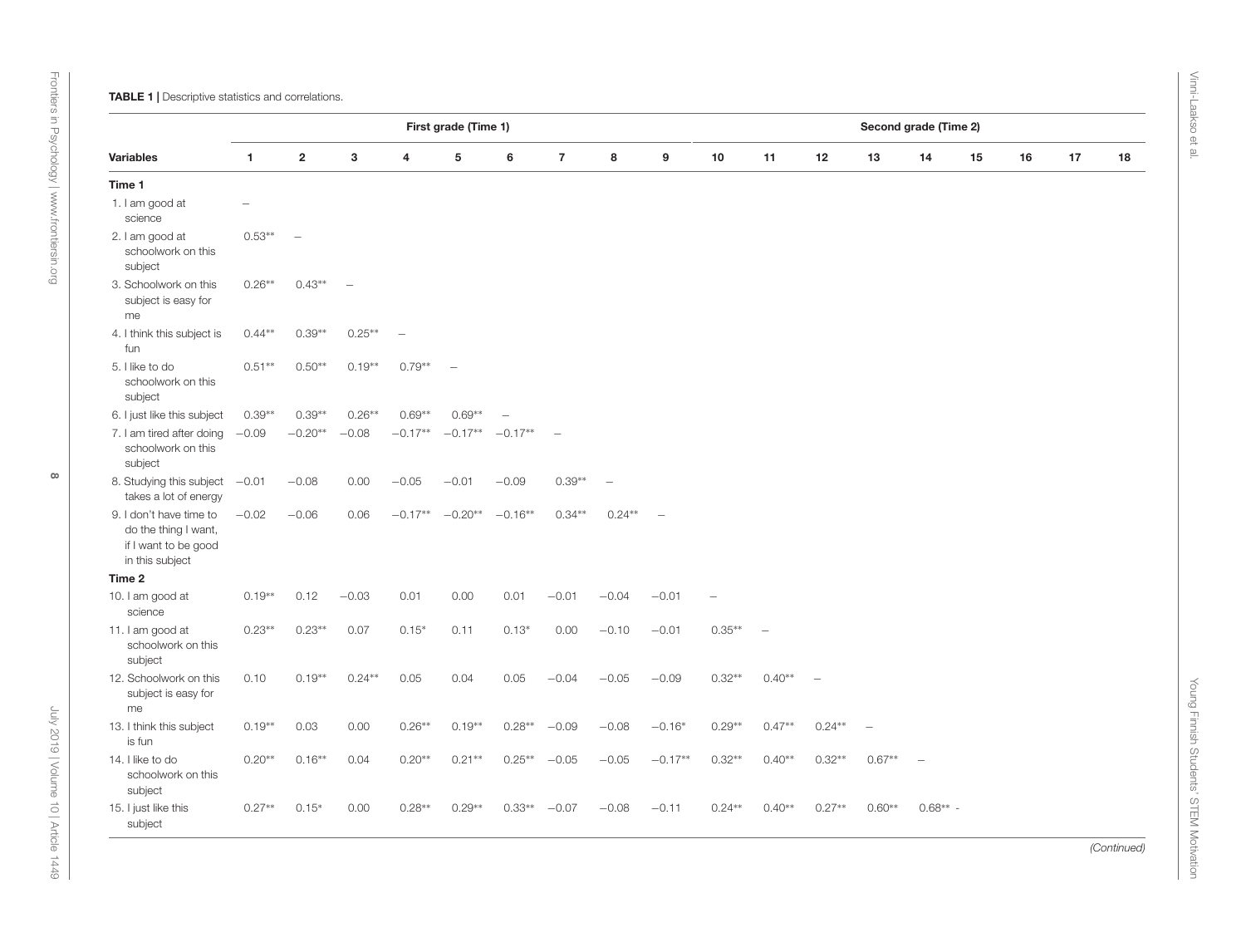|                                                                                                   |       |                                                       |                   |                      | First grade (Time 1) |            |           |           |           |                    |            |           |                               | Second grade (Time 2) |            |           |           |       |
|---------------------------------------------------------------------------------------------------|-------|-------------------------------------------------------|-------------------|----------------------|----------------------|------------|-----------|-----------|-----------|--------------------|------------|-----------|-------------------------------|-----------------------|------------|-----------|-----------|-------|
| Variables                                                                                         |       | Ν                                                     | က                 |                      | ഥ                    | ဖ          |           | œ         | ග         | ₽                  | ∓          | 엳         | ဗ္                            | 4                     | 15         | <u>ي</u>  |           | ₽     |
| doing schoolwork<br>16. I am tired after<br>on this subject                                       |       | $-0.18*$ $-0.16*$ $-0.16*$ $-0.16*$ $-0.16*$ $-0.16*$ |                   |                      |                      | $-0.17***$ | $0.20***$ | $0.17***$ | 0.04      | $-0.20**$          | $-0.26***$ | $-0.20**$ | $-0.20**$                     | $-0.24**$             | $-0.25***$ | I         |           |       |
| subject takes a lot<br>17. Studying this<br>of energy                                             |       | $-0.15*$ $-0.23**$ $-0.15*$ $-0.13*$ $-0.16*$         |                   |                      |                      | $-0.14*$   | 0.12      | $0.20***$ | 0.01      | $-0.10$            | $-0.28**$  |           | $-0.29**$ $-0.20**$ $-0.70**$ |                       |            | $0.58***$ | I         |       |
| 18. I don't have time to -0.06<br>if I want to be good<br>do the thing I want,<br>in this subject |       | $-0.09$                                               |                   | $0.00 - 0.12 - 0.09$ |                      | $-0.19**$  | 0.11      | $0.18***$ | $0.21***$ | $-0.16***$ -0.16** |            | $-0.13*$  | $-0.19***$                    | $-0.22***$            | $-0.14*$   | $0.34***$ | $0.25***$ | I     |
|                                                                                                   | 4.06  |                                                       | 4.19 3.88 3.78    |                      | 3.79                 | 3.71       | 27        | 2.64      | 2.58      | 3.82               | 3.96       | 3.86      | 3.83                          | 3.84                  | 3.87       | 2.64      | 2.39      | 2.27  |
| S <sub>D</sub>                                                                                    | 1.102 |                                                       | 1.105 1.271 1.467 |                      | 1.401                | 1.543      | 1.708     | 1.62      | 1.641     | 1.009              | 1.048      | 1.163     | 1.318                         | 1.25                  | 1.212      | 1.51      | 1.485     | 1.471 |
| Range                                                                                             |       |                                                       |                   |                      |                      |            |           | 4         |           |                    |            |           |                               |                       | 4          |           | 4         |       |

self-concept of ability decreased over the study's 1-year period  $(Z = 0.330, SE = 0.128, p = 0.010)$  (**[Table 2](#page-10-0)**). The cross-lagged model revealed that the boys were more likely to experience higher cost in science learning in the first grade, and the girls were more likely to have a higher self-concept of ability in science in the second grade while controlling for the first grade motivation variables. In addition, the girls reported more future STEM occupational aspirations than the boys, when both genders had a similar level of EVT motivation. The regression coefficients for the gender effects are presented in **[Figure 1](#page-11-0)**.

### **DISCUSSION**

Our aim in the present study was to examine the stability and interrelations of early elementary students' self-concept of ability, intrinsic value, and cost in science learning within a 1 year time period. We also examined whether these motivational beliefs were associated with students' occupational aspirations and whether these beliefs differed between genders at the beginning of their school careers. The study had four major findings, expanding the existing literature on young students' science motivation. First, we found that students' science-related self-concept of ability and intrinsic value were high and that they perceived a low cost in science learning in the first and second grades. Some stability in students' self-concept of ability and positive and negative science motivation were found, but there was also a great deal of fluctuation in the rank-order of intrinsic value and cost across the first and second grades. Second, only one cross-lagged effect between the motivational beliefs was significant: high self-concept of ability was linked to low cost a year later. Third, the students' high intrinsic value in science in Grade 1 marginally significantly predicted their STEM aspirations in Grade 2. Fourth, we found that compared to boys, girls had higher science motivation at both time points, and higher self-concept of ability in the second grade. Boys perceived higher cost in science learning in the first grade compared to girls. Moreover, girls reported more STEM aspirations in the second grade. These findings suggest that girls are initially motivated in science and that it is worthwhile to investigate gendered trajectories in STEM as early as possible.

### Stability and Interrelations of Science-Related Self-Concept of Ability, Intrinsic Value, and Cost Across the First and Second Grades

First, we found that the students' self-concept of ability and intrinsic value were high and that they perceived a low cost in science learning in the first and second grades. The different science-related EVT components were already separable among the first graders, supporting earlier studies on mathematics and languages [\(Eccles et al.,](#page-13-13) [1993;](#page-13-13) [Viljaranta et al.,](#page-14-15) [2016\)](#page-14-15). Students, especially the girls, were motivated in science and perceived themselves as skillful at the beginning of their school careers. This result confirms our hypothesis and is in accordance with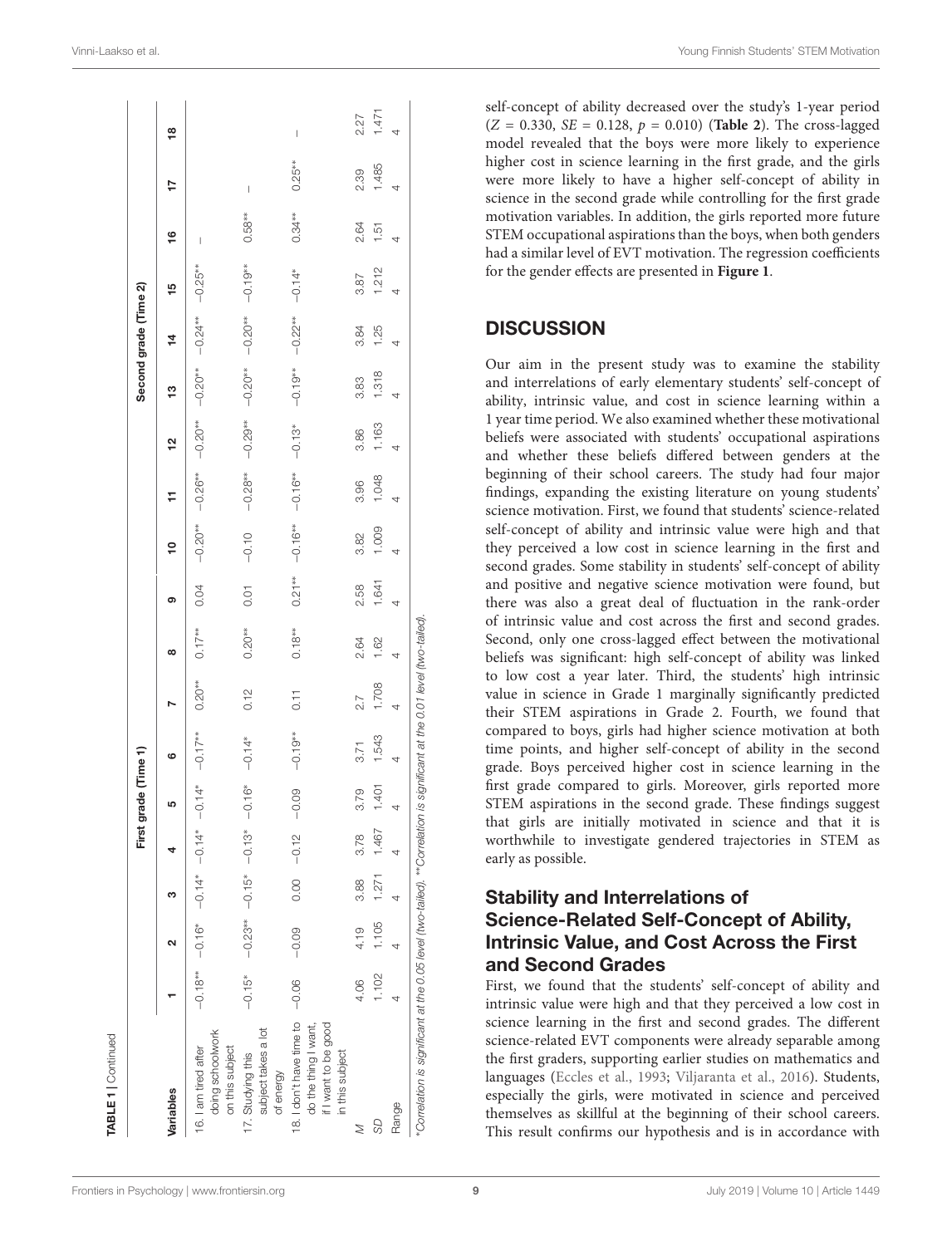#### <span id="page-10-0"></span>TABLE 2 | Estimated correlation matrix for the latent variables.

|                          |                          | First grade (T1) |                          |                |                          | Second grade (T2)        |                   |            |   |
|--------------------------|--------------------------|------------------|--------------------------|----------------|--------------------------|--------------------------|-------------------|------------|---|
| Variable                 |                          | $\mathbf{2}$     | 3                        | $\overline{4}$ | 5                        | 6                        | 7                 | 8          | 9 |
| 1. Self-concept (T1)     | $\overline{\phantom{0}}$ |                  |                          |                |                          |                          |                   |            |   |
| 2. Intrinsic value (T1)  | $0.67***$                |                  |                          |                |                          |                          |                   |            |   |
| 3. Cost (T1)             | $-0.2**$                 | $-0.25***$       | $\overline{\phantom{0}}$ |                |                          |                          |                   |            |   |
| 4. Self-concept (T2)     | $0.33***$                | 0.15             | $-0.11$                  | -              |                          |                          |                   |            |   |
| 5. Intrinsic value (T2)  | $0.24**$                 | $0.33***$        | $-0.16$                  | $0.7***$       | $\overline{\phantom{0}}$ |                          |                   |            |   |
| 6. Cost (T2)             | $-0.32***$               | $-0.23***$       | $0.27**$                 | $-0.49***$     | $-0.37***$               | $\overline{\phantom{0}}$ |                   |            |   |
| 7. Occupation level (T2) | 0.17                     | 0                | $-0.06$                  | 0              | $-0.3$                   | $-0.16*$                 | $\qquad \qquad -$ |            |   |
| 8. STEM (T2)             | $-0.02$                  | $0.16*$          | $-0.18*$                 | $-0.06$        | 0.04                     | $-0.04$                  | 0.06              |            |   |
| 9. Gender                | 0.03                     | $-0.16**$        | $0.15*$                  | $-0.16*$       | $-0.11$                  | 0.06                     | 0.12              | $-0.22***$ |   |
| $M$ girl                 | 0.00                     | 0.00             | 0.00                     | $-0.14$        | 0.04                     | $-0.17$                  |                   |            |   |
| M boy                    | $-0.03$                  | $-0.36*$         | 0.20                     | $-0.36*$       | $-0.20$                  | 0.02                     |                   |            |   |
| Std. Error girl          | 0.00                     | 0.00             | 0.00                     | 0.11           | 0.10                     | 0.11                     |                   |            |   |
| Std.Error boy            | 0.14                     | 0.14             | 0.14                     | 0.14           | 0.13                     | 0.14                     |                   |            |   |

Latent means by gender are compared to girls' fixed mean in T1. \*\*Correlation is significant at the 0.01 level (two-tailed). \*Correlation is significant at the 0.05 level (twotailed).

<span id="page-10-1"></span>TABLE 3 | Model fit statistics for the longitudinal confirmatory factor analysis (CFA) and structural equation modeling (SEM) models.

| <b>Models</b>                                               | df  | $\chi^2$ | <b>Scaling</b><br>correction<br>factor | р     | <b>RMSEA</b> | CFI   | <b>TLI</b> | <b>SRMR</b> |
|-------------------------------------------------------------|-----|----------|----------------------------------------|-------|--------------|-------|------------|-------------|
| CFA models separately for boys and girls                    |     |          |                                        |       |              |       |            |             |
| CFA boy time 1                                              | 24  | 25.00    | 0.99                                   | 0.406 | 0.018        | 0.997 | 0.996      | 0.042       |
| CFA boy time 2                                              | 24  | 23.58    | 1.14                                   | 0.486 | $\circ$      |       | 1.003      | 0.043       |
| CFA girl time 1                                             | 24  | 39.29    | 1.20                                   | 0.025 | 0.062        | 0.954 | 0.932      | 0.047       |
| CFA girl time 2                                             | 24  | 19.03    | 1.24                                   | 0.751 | $\circ$      |       | 1.028      | 0.034       |
| Longitudinal multiple-group models                          | 222 | 265.43   | 1.06                                   | 0.024 | 0.034        | 0.969 | 0.958      | 0.059       |
| Configural across gender and time                           |     |          |                                        |       |              |       |            |             |
| Factor loading invariance across gender and time            | 240 | 287.99   | 1.07                                   | 0.018 | 0.035        | 0.966 | 0.957      | 0.07        |
| Intercept invariance across gender and time                 | 258 | 312.26   | 1.06                                   | 0.012 | 0.036        | 0.962 | 0.955      | 0.071       |
| Single-group CFA models                                     |     |          |                                        |       |              |       |            |             |
| CFA time 1                                                  | 24  | 50.24    | 1.11                                   | 0.001 | 0.06         | 0.961 | 0.941      | 0.041       |
| CFA time 2                                                  | 24  | 28.07    | 1.24                                   | 0.257 | 0.024        | 0.992 | 0.988      | 0.031       |
| Configural across time                                      | 111 | 147.45   | 1.11                                   | 0.012 | 0.031        | 0.974 | 0.964      | 0.043       |
| Factor loading invariance across time                       | 117 | 155.59   | 1.12                                   | 0.010 | 0.031        | 0.972 | 0.964      | 0.049       |
| Intercept invariance across time                            | 123 | 168.26   | 1.12                                   | 0.004 | 0.033        | 0.967 | 0.959      | 0.049       |
| <b>SEM</b> models                                           |     |          |                                        |       |              |       |            |             |
| Cross-lagged panel model with gender as a covariate         | 138 | 185.46   | 1.10                                   | 0.004 | 0.032        | 0.966 | 0.958      | 0.049       |
| CLPM with logistic regression (STEM aspirations as outcome) | 162 | 206.59   | 1.09                                   | 0.010 | 0.029        | 0.97  | 0.961      | 0.048       |

those of previous studies, which reported that at the beginning of their school careers, children are typically optimistic about their abilities (e.g., [Stipek and Mac Iver,](#page-14-11) [1989\)](#page-14-11) and show high levels of intrinsic value toward various school subjects (e.g., [Gottfried et al.,](#page-14-16) [2001;](#page-14-16) [Viljaranta et al.,](#page-14-15) [2016\)](#page-14-15). These results vary considerably from the results usually found for students at the end of compulsory education. According to the PISA 2015 [\(OECD,](#page-14-3) [2016\)](#page-14-3) affective measurements, Finnish students reported the fourth lowest enjoyment in science learning among OECD countries. Moreover, students' self-concept of ability and positive and negative motivation were somewhat stable; however, there was also a great deal of fluctuation in these

constructs across Grades 1 and 2. The results show that in terms of the science-related self-concept of ability, there was some within-student (rank order) stability between the time points, whereas intrinsic value and cost fluctuated. This finding is in line with our hypotheses, and confirms existing literature indicating that the development of students' motivational beliefs is not very stable from the age of 7–8 years [\(Wigfield and](#page-14-9) [Eccles,](#page-14-9) [1992;](#page-14-9) [Eccles and Wigfield,](#page-13-9) [2001\)](#page-13-9). The literature also suggests that science-related self-concept of ability, interest, and cost are still malleable at the beginning of elementary school, making it possible to influence the formation of young students' science motivation.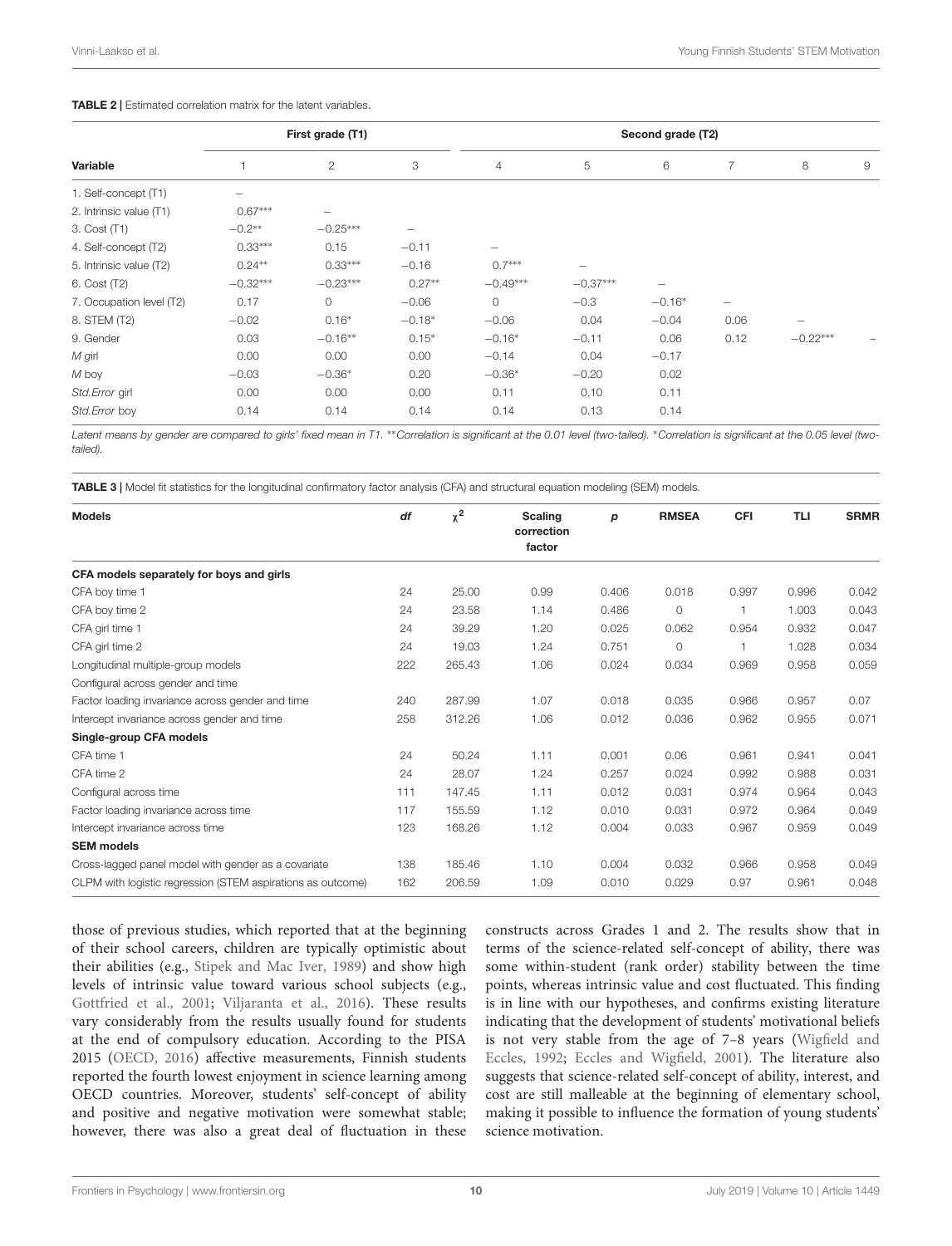

<span id="page-11-0"></span>Second, the present study reveals a negative link between self-concept of ability and cost after 1 year. This finding is in line with our hypothesis and the EVT [\(Eccles et al.,](#page-13-2) [1983;](#page-13-2) [Eccles and Wigfield,](#page-13-9) [2001\)](#page-13-9) and suggests that science-related exhaustion might result from a lack of self-evaluated abilities. The finding gives depth to existing literature on young students' science motivation, especially in relation to cost, which has not been studied before. As an educational implication, we need to emphasize intrinsic value while planning science lessons, and teachers need to ensure that students are able to do the science tasks. Strengthening students' ability beliefs by providing supportive teaching practices, and emphasizing formative and encouraging assessment in the early elementary years would be crucial. In addition, by organizing interesting science activities and avoiding ranking-oriented summative assessment, we might be able to engage students in science learning and encourage them to develop STEM aspirations.

# First Graders' Science Interest and Future STEM Occupational Aspirations

Our results showed that students' high intrinsic value in science in first grade predicted their STEM aspirations marginally significantly in the second grade. Although the relation between science intrinsic value and future STEM occupational aspirations was only marginally significant, the effect size was rather large, suggesting a link between interest and STEM aspirations in young students. This tentative finding, which should be interpreted with caution, is in line with existing literature on students' interest

and related STEM aspirations in middle and high school [\(Guo](#page-14-24) [et al.,](#page-14-24) [2015b,](#page-14-24) [2017\)](#page-14-25). The poor probability value might be due to missing data, since one-third of the students in the second grade could not name a dream job. Still, a high intrinsic value in science seems to evoke or perhaps create possibilities for imagining future occupational aspirations at the beginning of elementary education. This raises the question of whether intrinsic value in school science starts to direct students' career choices as early as age 7. At the very least, it does seem that the links regarding science motivation and STEM aspirations emerge very early. As an educational implication, since one-third of the students did not mention their dream occupation, STEM occupations should be introduced in elementary school to increase students' awareness [\(Miller et al.,](#page-14-6) [2018\)](#page-14-6) and to connect STEM occupations to situations where intrinsic value is emphasized in school.

## Gender Differences in Students' Science Task Values and Future STEM Occupational Aspirations

In this study, girls had higher science motivation and self-concept of ability than boys at the beginning of elementary school. The boys perceived greater cost in their science learning than the girls, and their science-related self-concept of ability decreased from the first to the second grade. The results revealed the importance of gender differences in school science learning; the girls were more interested in science in the first grade and had a higher self-concept of ability and more future STEM occupational aspirations in the second grade than the boys. It seems that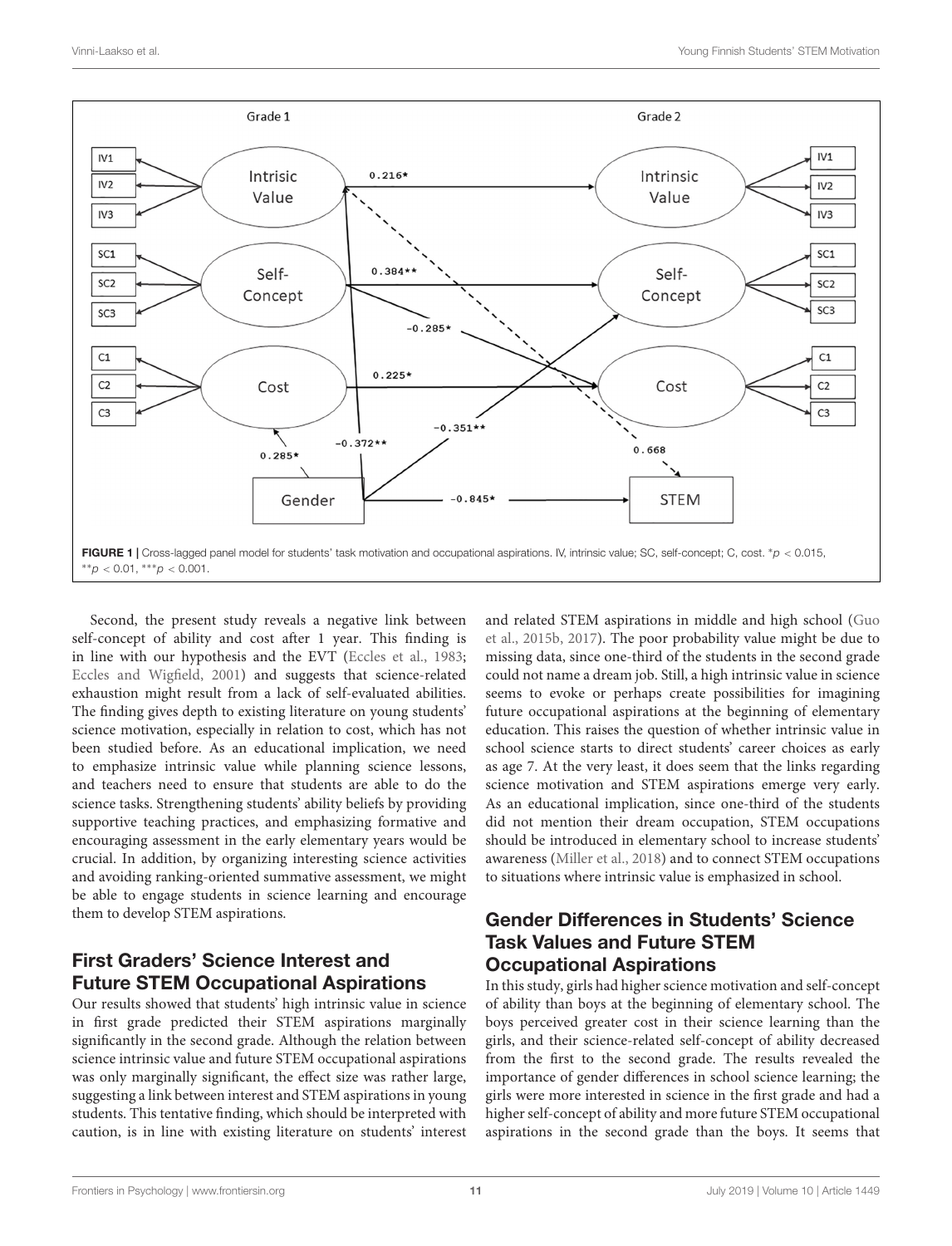gender differences in valuing STEM start to develop early. However, gender effects in the present study partly contradict earlier findings in science interest (e.g., [Leibham et al.,](#page-14-30) [2013\)](#page-14-30) and self-concept of ability (e.g., [Guo et al.,](#page-14-27) [2018b\)](#page-14-27), which showed that girls have a higher science-related task motivation and self-concept of ability than boys. Previous research has also showed that although globally boys tend to present higher science self-concept than girls, in some countries the gender gap was wider and in other countries narrower [\(Wilkins,](#page-15-4) [2004\)](#page-15-4).

Discrepancy in the findings might reflect developmental changes in students' science motivation. It has been shown that boys have higher self-concept of ability in mathematics and higher value in mathematics learning in elementary school [\(Eccles et al.,](#page-13-2) [1983\)](#page-13-2), and that girls' mathematics interest is significantly lower than that of boys' in middle school [\(Gaspard](#page-13-15) [et al.,](#page-13-15) [2015;](#page-13-15) [Guo et al.,](#page-14-24) [2015b,](#page-14-24) [2017\)](#page-14-25). The changing character of science and the increasing intensity of mathematics in physics and chemistry in middle school might influence the later decline in girls' science motivation. It is also possible that there are some unique elements in the Finnish education system that explain the present results on gender differences in early science motivation. For example, boys' underachievement and general lack of motivation in school, and the strong promotion of gender equality in schools, which the Pisa 2015 data highlight: Finnish girls' are outperforming boys and the majority of the students in other OECD countries [\(OECD,](#page-14-3) [2016\)](#page-14-3). In addition, girls might be more mature and ready for school demands than boys, who experience greater cost in science learning. However, as the Pisa 2015 results also showed, boys have more positive attitudes to science than girls at the end of compulsory education, which indicates that girls' science interest also declines in Finland [\(OECD,](#page-14-3) [2016\)](#page-14-3).

In the current study, girls reported more STEM aspirations than boys in Grade 2. In prior studies, boys have been found to have more STEM aspirations than girls [\(Eccles,](#page-13-4) [2011;](#page-13-4) [Wang](#page-14-7) [and Degol,](#page-14-7) [2013\)](#page-14-7), but these studies were conducted among middle and high school students. It has been suggested that girls' low science interest and lack of STEM-related career aspirations result from gender socialization [\(Watt et al.,](#page-14-20) [2012\)](#page-14-20). Prior studies show that stereotypical beliefs on gender roles are well-developed before the start of formal education influencing children's interest (see [Bian et al.,](#page-13-14) [2017\)](#page-13-14) although there might be an ongoing generational shift in children gender stereotypes in science [\(Miller et al.,](#page-14-6) [2018\)](#page-14-6). The media, students' peers, parents, and teachers might promote gender stereotypes in which girls are not expected to be interested or achieve success in mathematics and science, which might prevent gender-atypical behaviors [\(Watt,](#page-14-4) [2016\)](#page-14-4). Thus, the results of the current study might vary with age. Girls' higher STEM aspirations in this study could be related to interest in life sciences, which in our coding were included in the STEM occupation category. Thus, those girls whose dream job was to be a medical doctor or a veterinarian were included as having occupational STEM aspirations. It is important to follow the development of science interest in these students to investigate possible changes that might occur when they transition to middle school.

### **CONCLUSION**

In conclusion, young students' science motivation was rather high at the beginning of elementary school, but the mean levels of intrinsic value declined during the first year. Science-related self-concept was more stable compared to intrinsic value and cost in science learning, and high self-concept of ability seemed to buffer against perceived cost. Students' high motivation was related to STEM occupational aspirations. Gendered differences in science motivation were found at the age of 7 years, and favored girls.

### Limitations and Further Research

The SEM model in the current study was not analyzed as a multilevel model, which would have been appropriate as the students were nested within classrooms and schools. However, as the class-level variances and the intra-class correlations between the classes were small, and the number of classrooms was insufficient to take the hierarchical structure adequately into account, we decided not to use the multilevel model. In future studies, it would be important to analyze data collected from students in different classrooms and schools as multilevel.

We acknowledge that predicting the occupational aspirations of students in the first years of elementary school is far-fetched, since their knowledge of possible careers is limited, influenced by their parents' occupations and occupations visible in media, especially TV animations, being perhaps rather traditional or fictional. Unfortunately, students' awareness of their parents' occupations was too limited for us to use as an indicator of their socio-economic status. Now that the students are older and their awareness of their parents' jobs might be clearer, their parents' occupations will be the subject of further enquiry in a follow-up data collection effort. Moreover, more sensitive career coding in science (e.g., physical sciences and life sciences) is crucial to draw conclusions on possible changes in gendered pathways in STEM.

In order to understand students' low science motivation, it would be worthwhile to investigate the development of their motivational trajectories across their elementary, middle, and high school education to try to identify how science motivation develops across school years, when changes occur, and why these changes occur. It would also be necessary to compare students' views of science to their views of mathematics and language to examine more closely the relationships between school subjects in students' motivational beliefs. In the future, we plan to investigate whether these gender effects remain unchanged or whether later on in their schooling boys develop higher science motivation levels than girls and if so, why and when. Moreover, the link between science interest and STEM aspirations in young students calls for further research into the tentative finding of the current study.

### ETHICS STATEMENT

The research project follows strict national ethical guidelines regarding scientific studies of human subjects set by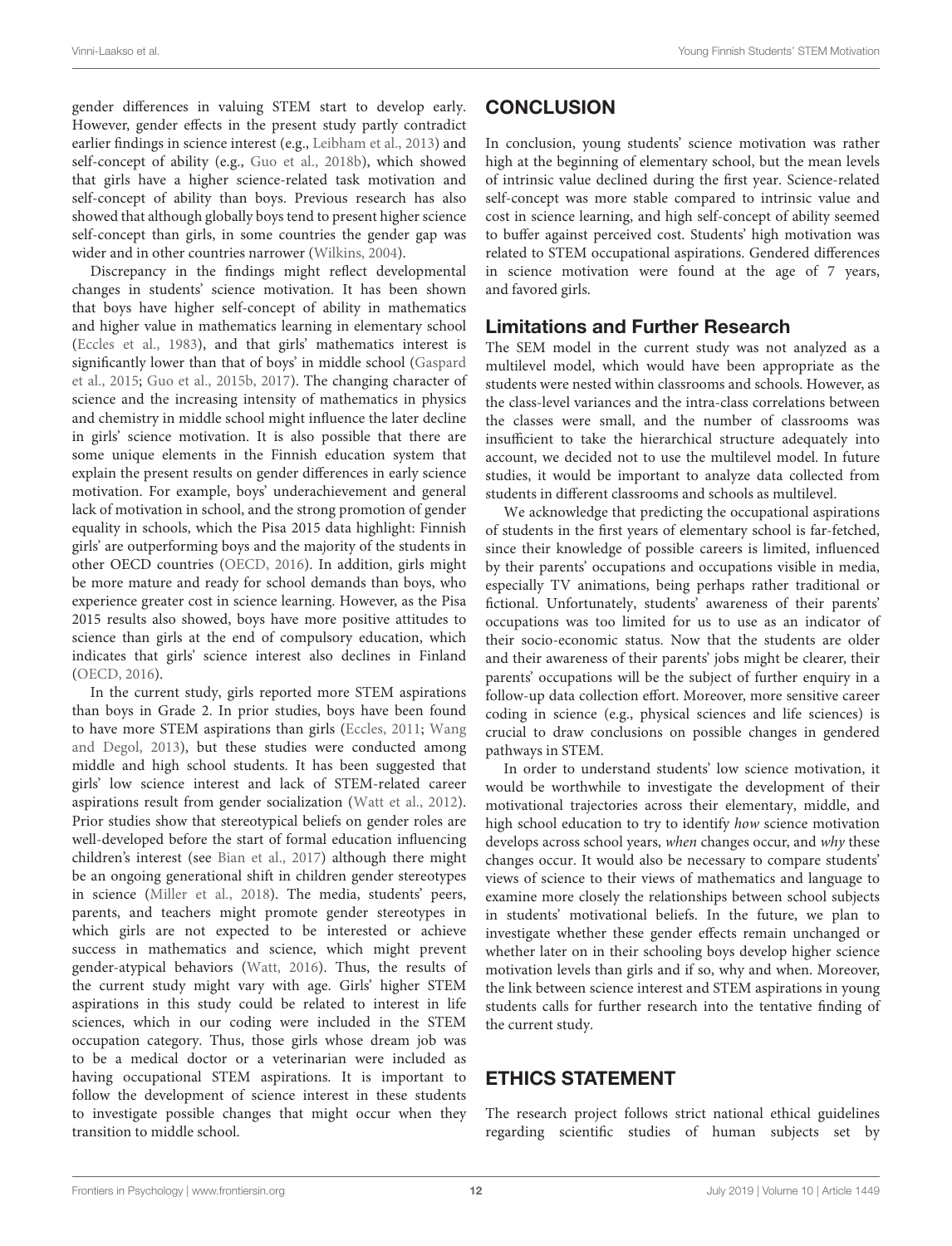the Finnish Advisory Board of Research Integrity (TENK, [https://www.tenk.fi/en\)](https://www.tenk.fi/en), which are in line with the European Code of Conduct for Research Integrity of ALLEA and the General Data Protection Regulation recently issued by the European Commission. The University of Helsinki Ethical Review Board in the Humanities and Social and Behavioural Sciences sanctions these national guidelines (TENK) and provides six descriptions of research designs that require ethical review (see [https://www.helsinki.fi/sites/default/files/atoms/files/](https://www.helsinki.fi/sites/default/files/atoms/files/when_are_ethical_reviews_required.pdf) [when\\_are\\_ethical\\_reviews\\_required.pdf\)](https://www.helsinki.fi/sites/default/files/atoms/files/when_are_ethical_reviews_required.pdf). According to these guidelines, this study did not require ethical review, and therefore, no application was made for an ethics approval. Furthermore, to follow good scientific practice, the research plan was pre-examined and approved by the Education Division of the city of Helsinki. Since the participants of the study were elementary school-aged children, the description of the study and permission forms for participation were sent to the students' parents beforehand. Parental consent was sought, and parents had the opportunity to decline their child's participation in the study. Written informed parental consent was obtained for all the student participants. The data collection was integrated in the students' normal classroom activities. The headmasters and teachers of the participating schools were informed about and agreed to the data collection schedule. The class teacher organized separate activities for the students who did not have permission to participate in the study.

### **REFERENCES**

- <span id="page-13-12"></span>Archer, L., Osbourne, J., DeWitt, J., Dillon, J., and Wong, B. (2013). ASPIRES: Young People's Science and Career Aspirations, Age 10-14. London: King's College.
- <span id="page-13-7"></span>Barron, K. E., and Hulleman, C. S. (2015). Expectancy-value-cost model of motivation. Psychology 84, 261–271. [doi: 10.1111/medu.13617](https://doi.org/10.1111/medu.13617)
- <span id="page-13-8"></span>Battle, A., and Wigfield, A. (2003). College women's value orientations toward family, career, and graduate school. J. Vocat. Behav. 62, 56–75. [doi: 10.1016/](https://doi.org/10.1016/s0001-8791(02)00037-4) [s0001-8791\(02\)00037-4](https://doi.org/10.1016/s0001-8791(02)00037-4)
- <span id="page-13-16"></span>Beauducel, A., and Herzberg, P. Y. (2006). On the performance of maximum likelihood versus means and variance adjusted weighted least squares estimation in CFA. Struct. Equ. Model. 13, 186–203. [doi: 10.1207/](https://doi.org/10.1207/s15328007sem1302_2) [s15328007sem1302\\_2](https://doi.org/10.1207/s15328007sem1302_2)
- <span id="page-13-14"></span>Bian, L., Leslie, S. J., and Cimpian, A. (2017). Gender stereotypes about intellectual ability emerge early and influence children's interests. Science 355, 389–391. [doi: 10.1126/science.aah6524](https://doi.org/10.1126/science.aah6524)
- <span id="page-13-17"></span>Browne, M. W., and Cudeck, R. (1993). Alternative ways of assessing model fit. Sociol. Methods Res. 154, 136–136.
- <span id="page-13-0"></span>Chambers, N., Kashefpakdel, E. T., Rehill, J., and Percy, C. (2018). Drawing the Future: Exploring the Career Aspirations of Primary School Children From Around the World. London: Education and Employers.
- <span id="page-13-18"></span>Cheung, G. W., and Rensvold, R. B. (2002). Evaluating goodness-of-fit indexes for testing measurement invariance. Struct. Equa. Model. 9, 233–255. [doi: 10.1097/](https://doi.org/10.1097/NNR.0b013e3182544750) [NNR.0b013e3182544750](https://doi.org/10.1097/NNR.0b013e3182544750)
- <span id="page-13-11"></span>Chow, A., Eccles, J. S., and Salmela-Aro, K. (2012). Task value profiles across subjects and aspirations to physical and IT-related sciences in the United States and Finland. Dev. Psychol. 48, 1612–1628. [doi: 10.1037/a003](https://doi.org/10.1037/a0030194) [0194](https://doi.org/10.1037/a0030194)
- <span id="page-13-10"></span>Denissen, J. J., Zarrett, N. R., and Eccles, J. S. (2007). I like to do it, I'm able, and I know I am: longitudinal couplings between domain-specific achievement, selfconcept, and interest. Child Dev. 78, 430–447. [doi: 10.1111/j.1467-8624.2007.](https://doi.org/10.1111/j.1467-8624.2007.01007.x) [01007.x](https://doi.org/10.1111/j.1467-8624.2007.01007.x)

### AUTHOR CONTRIBUTIONS

JV-L and JG performed the analytic calculations. JV-L wrote the manuscript, with the help of JG and KS-A. KS-A conceived the original idea. KJ and AL collected the data. JL and KS-A helped supervise the project. All authors discussed the results and contributed to the final manuscript.

### FUNDING

This study was supported by the Academy of Finland grant no. 298323 to KS-A.

### ACKNOWLEDGMENTS

We thank Helen Watt and Filomena Parada for their useful discussions and helpful advice. We are grateful to the teachers in the participating schools in the Helsinki area, who made the data collection possible.

### <span id="page-13-19"></span>SUPPLEMENTARY MATERIAL

The Supplementary Material for this article can be found online at: [https://www.frontiersin.org/articles/10.3389/fpsyg.](https://www.frontiersin.org/articles/10.3389/fpsyg.2019.01449/full#supplementary-material) [2019.01449/full#supplementary-material](https://www.frontiersin.org/articles/10.3389/fpsyg.2019.01449/full#supplementary-material)

- <span id="page-13-1"></span>Eccles, J. S. (2009). Who am I and what am I going to do with my life? personal and collective identities as motivators of action. Educ. Psychol. 44, 78–89. [doi: 10.1080/00461520902832368](https://doi.org/10.1080/00461520902832368)
- <span id="page-13-4"></span>Eccles, J. S. (2011). Gendered educational and occupational choices: applying the eccles et al. model of achievement-related choices. Int. J. Behav. Dev. 35, 195–201. [doi: 10.1177/0165025411398185](https://doi.org/10.1177/0165025411398185)
- <span id="page-13-9"></span>Eccles, J. S., and Wigfield, A. (2001). "Academic achievement motivation, development of," in International Encyclopedia of the Social and Behavioral Sciences, eds N. J. Smelser and P. B. Baltes (New York, NY: Elsevier), 14–20. [doi: 10.1016/B978-0-08-097086-8.26001-7](https://doi.org/10.1016/B978-0-08-097086-8.26001-7)
- <span id="page-13-3"></span>Eccles, J. S., and Wigfield, A. (2002). Motivational beliefs, values, and goals. Ann. Rev. Psychol. 53, 109–132. [doi: 10.1146/annurev.psych.53.100901.135153](https://doi.org/10.1146/annurev.psych.53.100901.135153)
- <span id="page-13-13"></span>Eccles, J. S., Wigfield, A., Harold, R. D., and Blumenfield, P. (1993). Age and gender differences in children's self- and task perceptions during elementary school. Child Dev. 64, 830–847. [doi: 10.1111/j.1467-8624.1993.tb02946.x](https://doi.org/10.1111/j.1467-8624.1993.tb02946.x)
- <span id="page-13-2"></span>Eccles, P. J., Adler, T. F., Futterman, R., Goff, S. B., Kaczala, C. M., Meece, J. L., et al. (1983). "Expectations, values and academic behaviors," in Achievement and Achievement Motivation, ed. J. T. Spence (San Francisco, CA: W. H. Freeman), 75–146.
- Finnish Advisory Board of Research Integrity (2019). Finnish Advisory Board of Research Integrity. Available at: <https://www.tenk.fi/en> (accessed January 2019).
- Finnish National Board of Education (2014). National Core Curriculum for Basic Education. Helsinki: Finnish National Board of Education, Publications.
- <span id="page-13-5"></span>Flake, J. K., Barron, K. E., Hulleman, C., McCoach, B. D., and Welsh, M. E. (2015). Measuring cost: the forgotten component of expectancy-value theory. Contemp. Educ. Psychol. 41, 232–244. [doi: 10.1016/j.cedpsych.2015.03.002](https://doi.org/10.1016/j.cedpsych.2015.03.002)
- <span id="page-13-6"></span>Fredricks, J. A., and Eccles, J. S. (2002). Children's competence and value beliefs from childhood through adolescence: growth trajectories in two male-sex-typed domains. Dev. Psychol. 38, 519–533. [doi: 10.1037//0012-1649.38.4.519](https://doi.org/10.1037//0012-1649.38.4.519)
- <span id="page-13-15"></span>Gaspard, H., Dicke, A. L., Flunger, B., Schreier, B., Häfner, I., Trautwein, U., et al. (2015). More value through greater differentiation: gender differences in value beliefs about math. J. Educ. Psychol. 107, 663–677. [doi: 10.1037/edu0000003](https://doi.org/10.1037/edu0000003)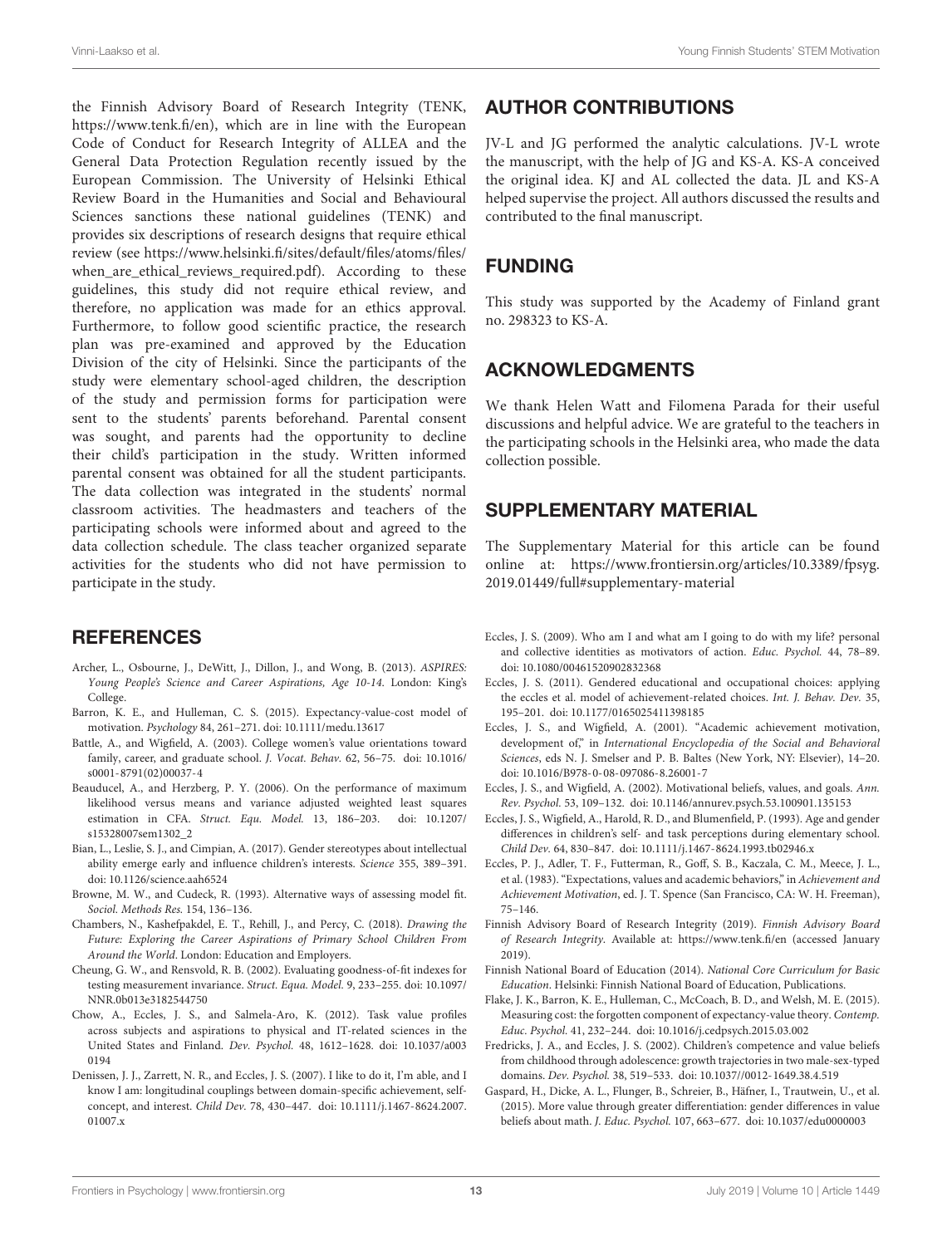- <span id="page-14-33"></span>Gaspard, H., Häfner, I., Parrisius, C., Trautwein, U., and Nagengast, B. (2017). Assessing task values in five subjects during secondary school: measurement structure and mean level differences across grade level, gender, and academic subject. Contemp. Educ. Psychol. 48, 67–84. [doi: 10.1016/j.cedpsych.2016.](https://doi.org/10.1016/j.cedpsych.2016.09.003) [09.003](https://doi.org/10.1016/j.cedpsych.2016.09.003)
- <span id="page-14-16"></span>Gottfried, A. E., Fleming, J. S., and Gottfried, A. W. (2001). Continuity of academic intrinsic motivation from childhood through late adolescence: a longitudinal study. J. Educ. Psychol. 93:3. [doi: 10.1037//0022-0663.93.1.3](https://doi.org/10.1037//0022-0663.93.1.3)
- <span id="page-14-32"></span>Guo, J., Eccles, J. S., Sortheix, F. M., and Salmela-Aro, K. (2018a). Gendered pathways toward STEM careers: the incremental roles of work value profiles above academic task values. Front. Psychol. 9:1111. [doi: 10.3389/fpsyg.2018.](https://doi.org/10.3389/fpsyg.2018.01111) [01111](https://doi.org/10.3389/fpsyg.2018.01111)
- <span id="page-14-22"></span>Guo, J., Marsh, H. W., Morin, A. J., Parker, P. D., and Kaur, G. (2015a). Directionality of the associations of high school expectancy-value, aspirations, and attainment: a longitudinal study. Am. Educ. Res. J. 52, 371–402. [doi: 10.3102/0002831214565786](https://doi.org/10.3102/0002831214565786)
- <span id="page-14-27"></span>Guo, J., Marsh, H. W., Parker, P. D., and Dicke, T. (2018b). Cross-cultural generalizability of social and dimensional comparison effects on reading, math, and science self-concepts for primary school students using the combined PIRLS and TIMSS data. Learn. Instruct. 58, 210–219. [doi: 10.1016/j.](https://doi.org/10.1016/j.learninstruc.2018.07.007) [learninstruc.2018.07.007](https://doi.org/10.1016/j.learninstruc.2018.07.007)
- <span id="page-14-25"></span>Guo, J., Marsh, H. W., Parker, P. D., Morin, A. J., and Dicke, T. (2017). Extending expectancy-value theory predictions of achievement and aspirations in science: dimensional comparison processes and expectancy-by-value interactions. Learn. Instruct. 49, 81–91. [doi: 10.1016/j.learninstruc.2016.](https://doi.org/10.1016/j.learninstruc.2016.12.007) [12.007](https://doi.org/10.1016/j.learninstruc.2016.12.007)
- <span id="page-14-24"></span>Guo, J., Parker, P. D., Marsh, H. W., and Morin, A. J. (2015b). Achievement, motivation, and educational choices: a longitudinal study of expectancy and value using a multiplicative perspective. Dev. Psychol. 51, 1163–1176. [doi: 10.](https://doi.org/10.1037/a0039440) [1037/a0039440](https://doi.org/10.1037/a0039440)
- <span id="page-14-23"></span>Harackiewicz, J. M., and Hulleman, C. S. (2010). The importance of interest: The role of achievement goals and task values in promoting the development of interest. Soc. Personal. Psychol. Compass 4, 42–52. [doi: 10.1111/j.1751-9004.](https://doi.org/10.1111/j.1751-9004.2009.00207.x) [2009.00207.x](https://doi.org/10.1111/j.1751-9004.2009.00207.x)
- <span id="page-14-14"></span>Harter, S. (2012). The Construction of the Self: Developmental and Sociocultural Foundations, Vol. 2. New York, NY: Guilford Publications.
- <span id="page-14-37"></span>Hox, J. J., Maas, C. J., and Brinkhuis, M. J. (2010). The effect of estimation method and sample size in multilevel structural equation modeling. Stat. Neerland. 64, 157–170. [doi: 10.1111/j.1467-9574.2009.00445.x](https://doi.org/10.1111/j.1467-9574.2009.00445.x)
- <span id="page-14-39"></span>Hu, L. T., and Bentler, P. M. (1999). Cutoff criteria for fit indexes in covariance structure analysis: conventional criteria versus new alternatives. Struct. Equa. Model. Multidiscipl. J. 6, 1–55. [doi: 10.1080/10705519909540118](https://doi.org/10.1080/10705519909540118)
- <span id="page-14-12"></span>Jacobs, J., Lanza, E. S., Osgood, D. W., Eccles, J. S., and Wigfield, A. (2002). Changes in children's self-competence and values: gender and domain differences across grades one through twelve. Child Dev. 73, 509–527. [doi: 10.1111/1467-8624.](https://doi.org/10.1111/1467-8624.00421) [00421](https://doi.org/10.1111/1467-8624.00421)
- <span id="page-14-19"></span>Jiang, Y., Rosenzweig, E. Q., and Gaspard, H. (2018). An expectancy-valuecost approach in predicting adolescent students' academic motivation and achievement. Contemp. Educ. Psychol. 54, 139–152. [doi: 10.1016/j.cedpsych.](https://doi.org/10.1016/j.cedpsych.2018.06.005) [2018.06.005](https://doi.org/10.1016/j.cedpsych.2018.06.005)
- <span id="page-14-41"></span>Kearney, M. W. (2017). Cross Lagged Panel Analysis. The SAGE Encyclopedia of Communication Research Methods, 16. Los Angeles: Sage.
- <span id="page-14-35"></span>Kline, T. (2005). Psychological Testing: A Practical Approach to Design and Evaluation. London: Sage.
- <span id="page-14-30"></span>Leibham, M. B., Alexander, J. M., and Johnson, K. E. (2013). Science interests in preschool boys and girls: relations to later self-concept and science achievement. Sci. Educ. 97, 574–593. [doi: 10.1002/sce.21066](https://doi.org/10.1002/sce.21066)
- <span id="page-14-40"></span>Little, T. D., Preacher, K. J., Selig, J. P., and Card, N. A. (2007). New developments in latent variable panel analyses of longitudinal data. Int. J. Behav. Dev. 31, 357–365. [doi: 10.1177/0165025407077757](https://doi.org/10.1177/0165025407077757)
- <span id="page-14-13"></span>Marsh, H. W., Chessor, D., Craven, R., and Roche, L. (1995). The effects of gifted and talented programs on academic self-concept: the big fish strikes again. Am. Educ. Res. J. 32, 285–319. [doi: 10.3102/0002831203200](https://doi.org/10.3102/00028312032002285) [2285](https://doi.org/10.3102/00028312032002285)
- <span id="page-14-38"></span>Marsh, H. W., Hau, K. T., and Wen, Z. (2004). In search of golden rules: comment on hypothesis-testing approaches to setting cutoff values for fit indexes and dangers in overgeneralizing Hu and Bentler's (1999) findings. Struct. Equa. Model. 11, 320–341. [doi: 10.1207/s15328007sem1103\\_2](https://doi.org/10.1207/s15328007sem1103_2)
- <span id="page-14-10"></span>Marsh, H. W., and Martin, A. J. (2011). Academic self-concept and academic achievement: relations and causal ordering. Br. J. Educ. Psychol. 81, 59–77. [doi: 10.1348/000709910X503501](https://doi.org/10.1348/000709910X503501)
- <span id="page-14-2"></span>Martin, M. O., Mullis, I. V. S., Foy, P., and Hooper, M. (2016). TIMSS 2015 International Results in Science. Chestnut Hill, MA: TIMSS & PIRLS International Study Center, Boston College.
- <span id="page-14-6"></span>Miller, D. I., Nolla, K. M., Eagly, A. H., and Uttal, D. H. (2018). The development of children's gender-science stereotypes: A meta-analysis of 5 decades of US draw-a-scientist studies. Child Dev. 89, 1943–1955. [doi: 10.1111/cdev.13039](https://doi.org/10.1111/cdev.13039)
- <span id="page-14-36"></span>Muthén, L., and Muthén, B. (2017). Mplus User's Guide. Available at: [http://www.statmodel.com/download/usersguide/Mplus%20user%20guide%](http://www.statmodel.com/download/usersguide/Mplus%20user%20guide%20Ver_7_r6_web) [20Ver\\_7\\_r6\\_web](http://www.statmodel.com/download/usersguide/Mplus%20user%20guide%20Ver_7_r6_web) (accessed September 2018).
- <span id="page-14-34"></span>NCCBE (2014). National Core Curriculum for Basic Education. Opetushallitus. [Finnish National Agency of Education]. Helsinki: Next Print Oy.
- <span id="page-14-5"></span>OECD (2015). Education at a Glance 2015: OECD Indicators. Paris: OECD Publishing.
- <span id="page-14-3"></span>OECD (2016). PISA 2015 Results (Volume I): Excellence and Equity in Education, PISA. Paris: OECD Publishing.
- <span id="page-14-31"></span>Oppermann, E., Brunner, M., Eccles, J. S., and Anders, Y. (2018). Uncovering young children's motivational beliefs about learning science. J. Res. Sci. Teach. 55, 399–421. [doi: 10.1002/tea.21424](https://doi.org/10.1002/tea.21424)
- <span id="page-14-18"></span>Perez, T., Cromley, J. G., and Kaplan, A. (2014). The role of identity development, values, and costs in college STEM retention. J. Educ. Psychol. 106, 315–329. [doi: 10.1037/a0034027](https://doi.org/10.1037/a0034027)
- <span id="page-14-0"></span>Ryan, C. (2015). Science Education for Responsible Citizenship. Brussels: European Commission.
- <span id="page-14-28"></span>Simpkins, S. D., Davis-Kean, P. E., and Eccles, J. S. (2006). Math and science motivation: a longitudinal examination of the links between choices and beliefs. Dev. Psychol. 42, 70–83. [doi: 10.1037/0012-1649.42.1.70](https://doi.org/10.1037/0012-1649.42.1.70)
- <span id="page-14-11"></span>Stipek, D., and Mac Iver, D. (1989). Developmental change in children's assessment of intellectual competence. Child Dev. 60, 521–538. [doi: 10.1111/j.1467-8624.](https://doi.org/10.1111/j.1467-8624.1989.tb02734.x) [1989.tb02734.x](https://doi.org/10.1111/j.1467-8624.1989.tb02734.x)
- <span id="page-14-1"></span>Tytler, R. (2014). "Attitudes, identity, and aspirations toward science," in Handbook of Research on Science Education, eds N. G. Lederman and S. K. Abell (New York, NY: Routledge), 82–103.
- <span id="page-14-15"></span>Viljaranta, J., Aunola, K., and Hirvonen, R. (2016). Motivation and academic performance among first-graders: a person-oriented approach. Learn. Individ. Diff. 49, 366–372. [doi: 10.1016/j.lindif.2016.06.002](https://doi.org/10.1016/j.lindif.2016.06.002)
- <span id="page-14-26"></span>Viljaranta, J., Tolvanen, A., Aunola, K., and Nurmi, J. E. (2014). The developmental dynamics between interest, self-concept of ability, and academic performance. Scand. J. Educ. Res. 58, 734–756. [doi: 10.1080/00313831.2014.904419](https://doi.org/10.1080/00313831.2014.904419)
- <span id="page-14-29"></span>Wang, M. T. (2012). Educational and career interests in math: a longitudinal examination of the links between perceived classroom environment, motivational beliefs, and interests. Dev. Psychol. 48, 1643–1657. [doi: 10.1037/a0027247](https://doi.org/10.1037/a0027247)
- <span id="page-14-7"></span>Wang, M. T., and Degol, J. (2013). Motivational pathways to STEM career choices: using expectancy-value perspective to understand individual and gender differences in STEM fields. Dev. Rev. 33, 304–340. [doi: 10.1016/j.dr.2013.](https://doi.org/10.1016/j.dr.2013.08.001) [08.001](https://doi.org/10.1016/j.dr.2013.08.001)
- <span id="page-14-8"></span>Wang, M. T., and Degol, J. (2017). Gender gap in science, technology, engineering, and mathematics (STEM): current knowledge, implications for practice, policy, and future directions. Educ. Psychol. Rev. 29, 119–140. [doi: 10.1007/s10648-](https://doi.org/10.1007/s10648-015-9355-x) [015-9355-x](https://doi.org/10.1007/s10648-015-9355-x)
- <span id="page-14-21"></span>Wang, M. T., Eccles, J. S., and Kenny, S. (2013). Not lack of ability but more choice: individual and gender differences in STEM career choice. Psychol. Sci. 24, 770–775. [doi: 10.1177/0956797612458937](https://doi.org/10.1177/0956797612458937)
- <span id="page-14-4"></span>Watt, H. M. (2016). "Gender and motivation," in Handbook of Motivation at School, eds K. R. Wentzel and D. B. Miele (New York, NY: Routledge), 320–339.
- <span id="page-14-20"></span>Watt, H. M., Shapka, J. D., Morris, Z. A., Durik, A. M., Keating, D. P., and Eccles, J. S. (2012). Gendered motivational processes affecting high school mathematics participation, educational aspirations, and career plans: a comparison of samples from Australia, Canada, and the United States. Dev. Psychol. 48, 1594–1611. [doi: 10.1037/a0027838](https://doi.org/10.1037/a0027838)
- <span id="page-14-17"></span>Wigfield, A., and Cambria, J. (2010). Students' achievement values, goal orientations, and interest: definitions, development, and relations to achievement outcomes. Dev. Rev. 30, 1–35. [doi: 10.1016/j.dr.2009.12.001](https://doi.org/10.1016/j.dr.2009.12.001)
- <span id="page-14-9"></span>Wigfield, A., and Eccles, J. S. (1992). The development of achievement task values: a theoretical analysis. Dev. Rev. 12, 265–310. [doi: 10.1016/0273-2297\(92\)90011-p](https://doi.org/10.1016/0273-2297(92)90011-p)